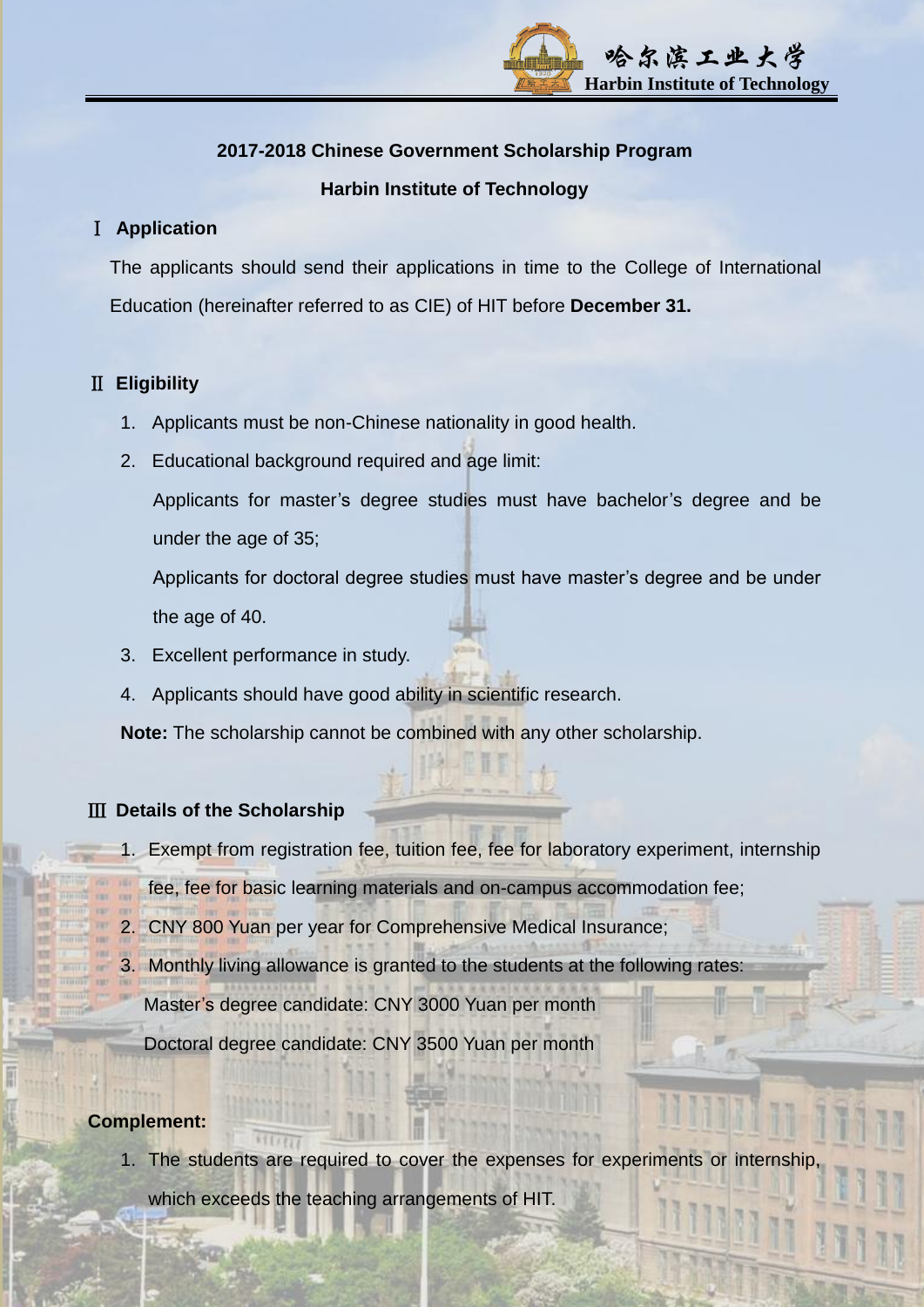

- 2. The living allowances will be allotted monthly to the students from the time of registration at the CIE. The new students who register before 15<sup>th</sup> (15th included) of the registration month will enjoy the whole amount of living allowance of that month; those who register after the 15th will get that of a half month. Graduates will get the living allowances till 15 days after the graduation date set by HIT. The scholarship will be terminated from next month for the students who suspend their studies, quit or graduate from HIT. The students are entitled to living allowance during the vacation period arranged by the university. The living allowance, which students didn't get in time as the departure for vacation, can be refunded when they are back to school. The living allowances will be stopped for one month for the students who do not register on time without permission from the CIE beforehand, leave with non-health reasons or are absent from the university over a month.
- 3. Scholarship students who have to suspend their education for illness should return to their home country for further treatment and rest. The international travel expenses of returning and coming back should be paid for their own. The students, who are allowed by the school authority to suspend their education, can remain their scholarship. The scholarship status will be reserved one year at the most; however, the monthly living allowance will be stopped during the suspension of education. The scholarship status of the students who suspend their education for reasons other than illness will be terminated.
	- 4. Comprehensive Insurance for International students in China refers to the Comprehensive Medical Insurance insured by Chinese Educational Ministry for the scholarship students in China. The institution is entitled to ask for compensation on the payment receipts from the insurance company for the expenses generated from hospitalizing for serious diseases or from accidental injury according to the stipulated insurance articles. The insurance company does not accept individual claims.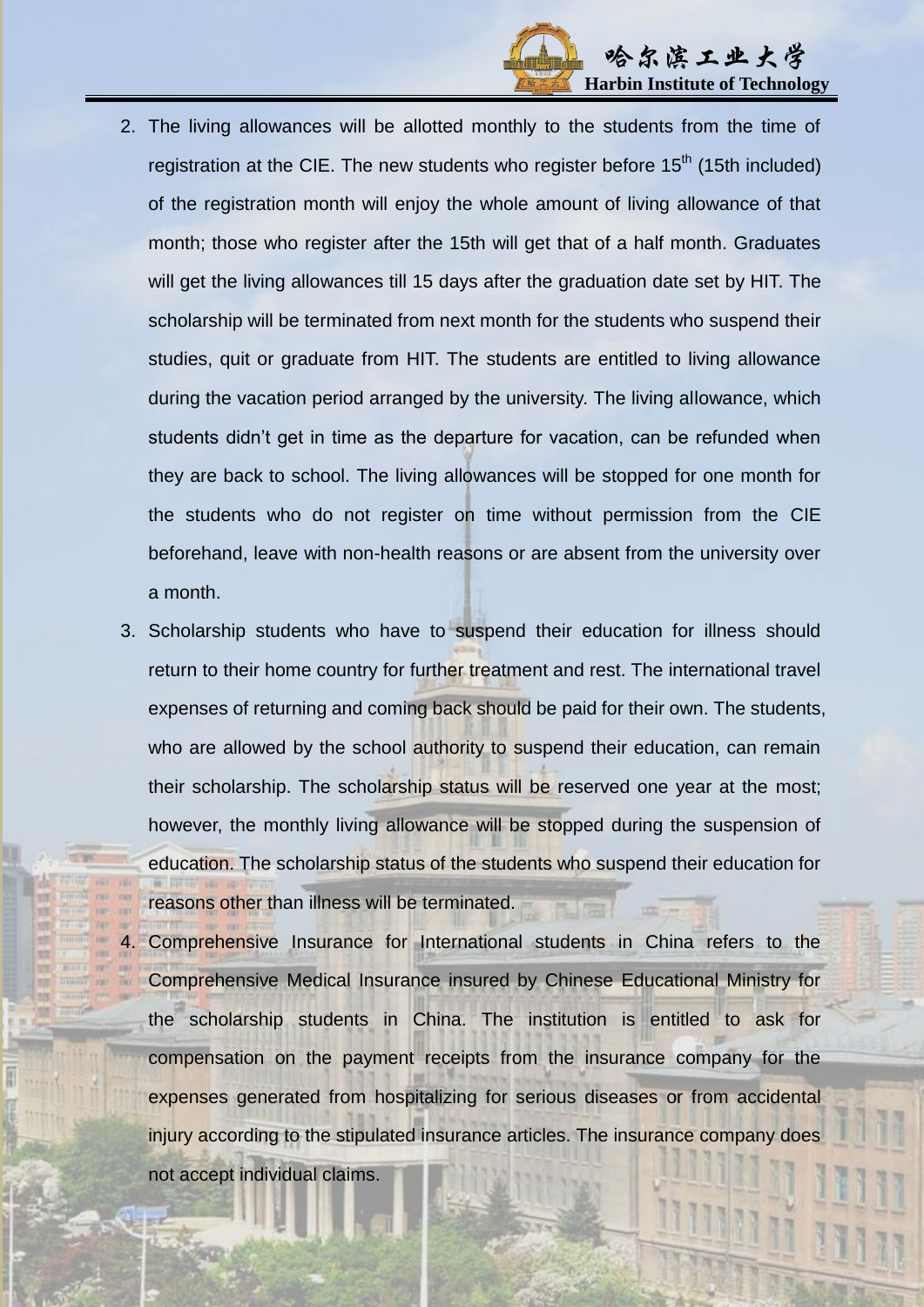

### Ⅳ **Categories of Applicants and Duration of Scholarship**

| No.           | <b>Categories of Applicants</b> | <b>Duration of Major</b><br><b>Studies</b> | Duration of<br><b>Remedial Chinese</b><br><b>Language Studies</b> | Duration of<br>Scholarship |
|---------------|---------------------------------|--------------------------------------------|-------------------------------------------------------------------|----------------------------|
|               |                                 | <b>Academic Years</b>                      |                                                                   |                            |
| $\mathbf 1$ . | <b>Master's Degree Students</b> | 2                                          |                                                                   | $2 - 3$                    |
| 2.            | <b>Doctoral Degree Students</b> | 3                                          |                                                                   | $3 - 4$                    |

#### **V Application materials**

The applicants must fill in and provide the following materials truly and correctly (in duplicate) and pay for the material assessment fee.

- 1. Application Form for Chinese Government Scholarship. Those who are available for online application shall fill in and print the application form after submitting online.
	- i. The CSC Online Application System for Study in China is available at [http://laihua.csc.edu.cn](http://laihua.csc.edu.cn/)
	- ii. **HIT university code is 10213**
	- iii. Online application time: started from October 1
- 2. Highest diploma (notarized photocopy). If applicants are university students or

already employed, they should provide pre-graduation certificate or employment

- certificate.
- **Transcripts (notarized photocopy in English or Chinese).**
- 4. A study or research plan (no less than 800 words).
- 5. Two recommendation letters by professors or associate professors.
- 6. Passport copy. (period of validity: at least one year)
- 7. Photocopy of Foreigner Physical Examination Form (printed by Chinese quarantine authority and only for those whose period of studies in China lasts up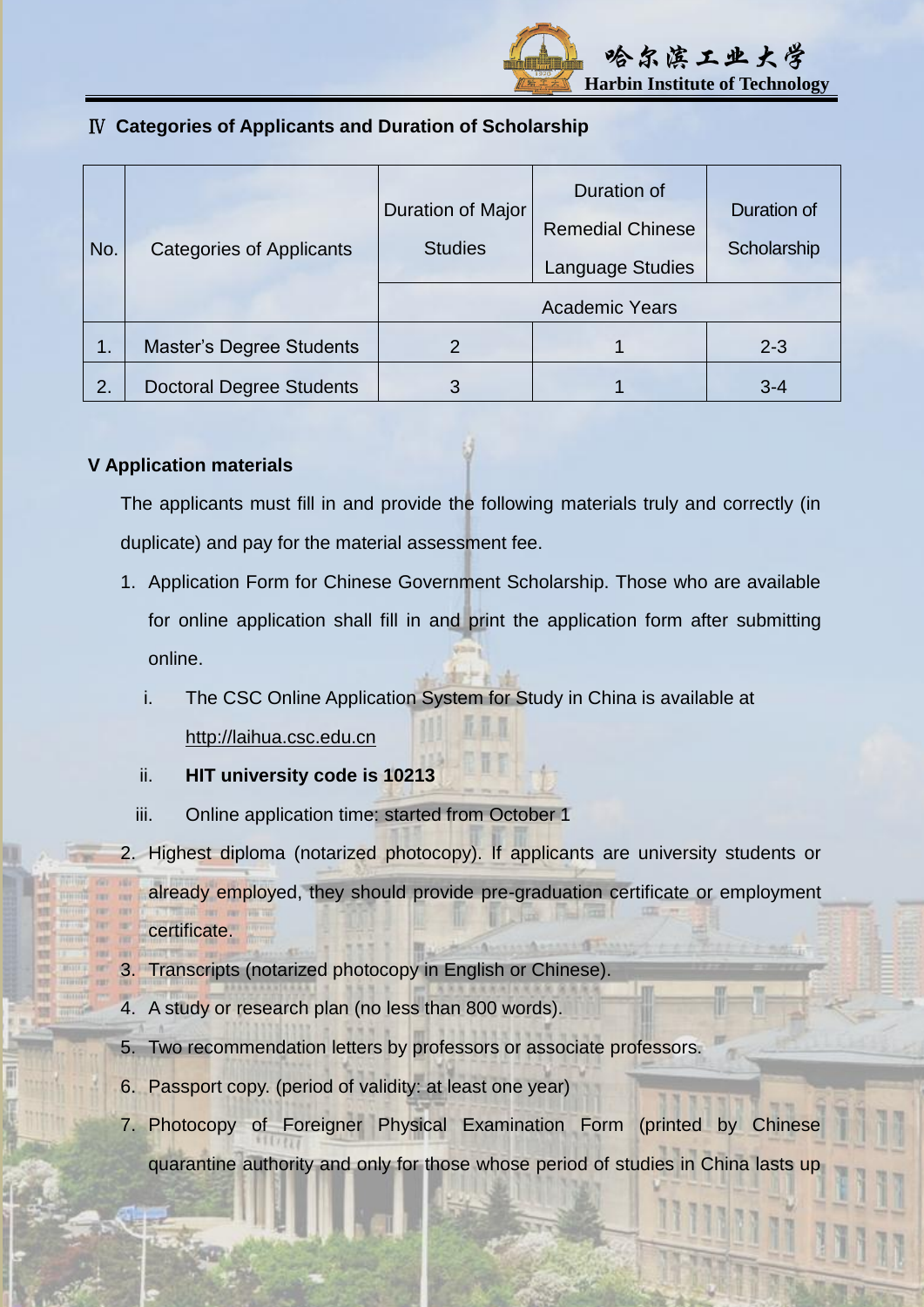

to six months). The medical examinations must cover all the items listed in the Foreigner Physical Examination Form. Incomplete records or those without the signature of the attending physician, official stamp of the hospital or a sealed photograph of the applicants are invalid. The medical examination result is generally valid for 6 months.

8. Material Assessment Fee: 60 USD

#### **Remittance Information:**

Bank Name: Industrial and Commercial Bank of China, Harbin, Da Zhi Branch Bank Address: 318 East Dazhi Street, Harbin, People's Republic of China Name: Harbin Institute of Technology Account Number: 3500040109008900513

SWIFT/BIC : ICBKCNBJHLJ

**NOTICE:** Applicants should submit the paper application materials with remittance receipt. Whether admitted or not, paper materials and material assessment fee will not be returned. Please inform us promptly if the materials cannot be sent in time.

#### **Complement: Application Process of Chinese Government Scholarship**

Step 1. Those who are available for online application of China Scholarship Council shall fill in and print the application form after submitting online.

 The CSC Online Application System is available at: [http://laihua.csc.edu.cn](http://laihua.csc.edu.cn/) HIT university code is 10213.

Step 2. Those who are available for online application of Harbin Institute of Technology shall fill in the application form online; the information must be the same as online application of China Scholarship Council, and if you haven't remit at bank, please submit the Material Assessment Fee: 60 USD online. Application progress will be updated in this web, you can query yourself. The HIT Online Application System is available at: [http://apply.hit.edu.cn.](http://apply.hit.edu.cn/)

Step 3. The applicants need to prepare the application materials as the Brochures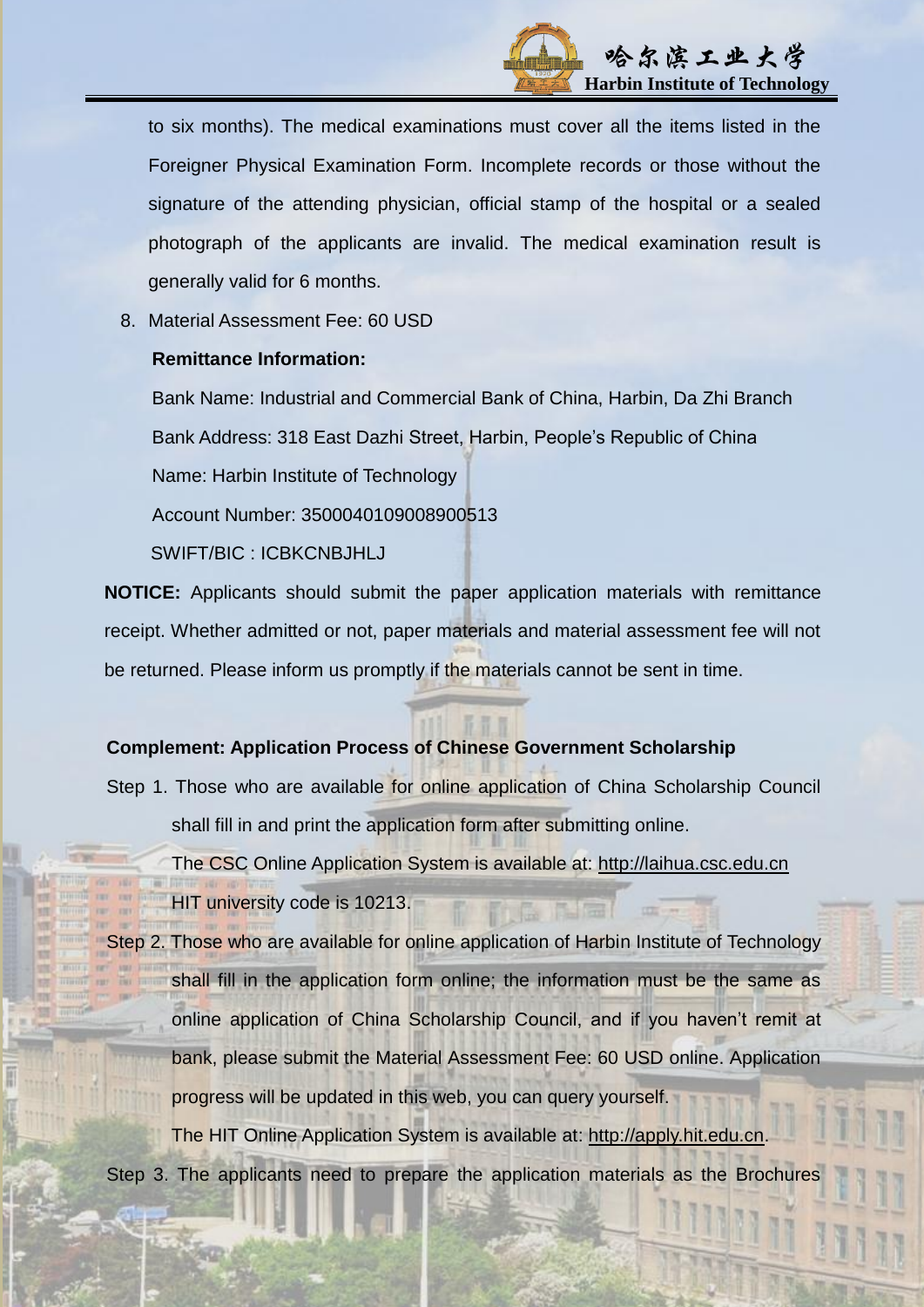

listed. The highest diploma and transcripts which should be notarized or the copy with the official stamp of university will be regarded effectively.

Step 4. If the Assessment Fee cannot be paid through the bank, you should pay it on the HIT Online Application System. All the application materials should be in duplicate in printed hard paper form and post to Harbin Institute of Technology. Address:

Room 302, No.11 Siling Street, Nangang District, Harbin 150001, China College of International Education, Harbin Institute of Technology

#### **VI Selection of Specialty**

Please visit our website at http://www.studyathit.cn/en/for more details. For more information about HIT, please visit [http://en.hit.edu.cn/index.asp.](http://en.hit.edu.cn/index.asp)

#### **VII Teaching Language**

All doctoral degree programs are taught in English or Chinese. Master's degree programs are generally taught in Chinese, except the programs of Management, Material Science, Civil Engineering, Mechanic Engineering, Electronics and Chemical Engineering. Applicant with no command of Chinese is required to take one-year Chinese language course. For programs taught in English, applicant whose native language is not English should submit an English-proficiency score, a score of at least 80 on the TOEFL or 5.5 on the IELTS.

#### **VIII Approval and Notification**

1. HIT will review all the application materials and is authorized to make necessary adjustments on specialties and duration of study. The application will be seen as invalid and will not be processed if the applicants are not qualified or the application materials are inconsistent with the recruitment regulations or are incomplete.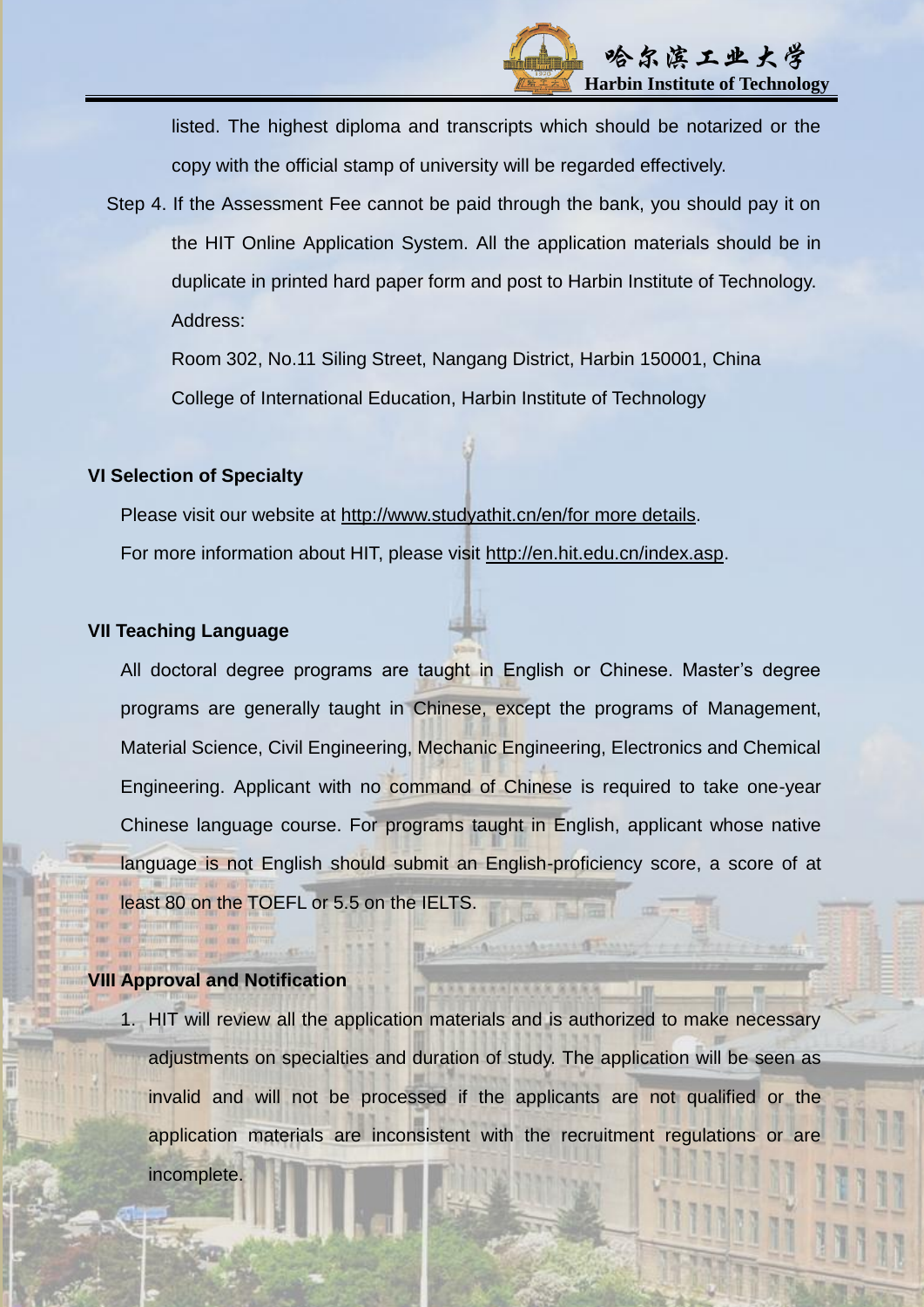

- 2. Applicants are encouraged to contact the professor prior to application and please enclose the relevant admission or recommendation letter if there is.
- 3. Scholarship applicants accepted by HIT will be officially awarded the Chinese Government Scholarship with endorsement from CSC and submitted to MOEC for the record.
- 4. Applicants are not permitted, in principle, to change their supervisors, specialties, institutions, or the duration of study specified in the Admission Notice after registration.
- 5. HIT will send Admission Notice and Visa Application Form for Study in China (JW201) to the relevant dispatching authorities by July 31, so as to have these documents forwarded to the awardees.
- 6. Applicants who cannot register before September 30 are regarded as giving up the scholarship.

#### **IX Contact us**

Ms. SHAO Wei(Mongolia, Japan): Tel: +86-451-86412647 E-mail: [shaowei@hit.edu.cn](mailto:shaowei@hit.edu.cn) Ms. ZHAO Lin (Asia, Europe): Tel: +86-451-86402455 E-mail: [studyatHIT@hit.edu.cn](mailto:studyatHIT@hit.edu.cn) Ms. LI Zhuoran (Oceania, Africa, Americas): Tel: +86-451-86402455 E-mail: [lzhr@hit.edu.cn](mailto:lzhr@hit.edu.cn) Ms. PIAO Yuejin (Korea): Tel: +86-451-86412647 E-mail: [piaoyuejin@hit.edu.cn](mailto:piaoyuejin@hit.edu.cn) Mr. LIU Wei (Russian Countries and Regions): Tel: +86-451-86412847 E-mail: [anatolii@hit.edu.cn](mailto:anatolii@hit.edu.cn)

Website: [http://www.studyathit.cn](http://www.studyathit.cn/en/) Add: Room 302, No.11 Siling Street, Nangang District, Harbin, China (150001)

Please mark clearly "**CSC Scholarship Application**" in the email subject or on the envelope.

The CIE will keep the explanation authority for this brochure.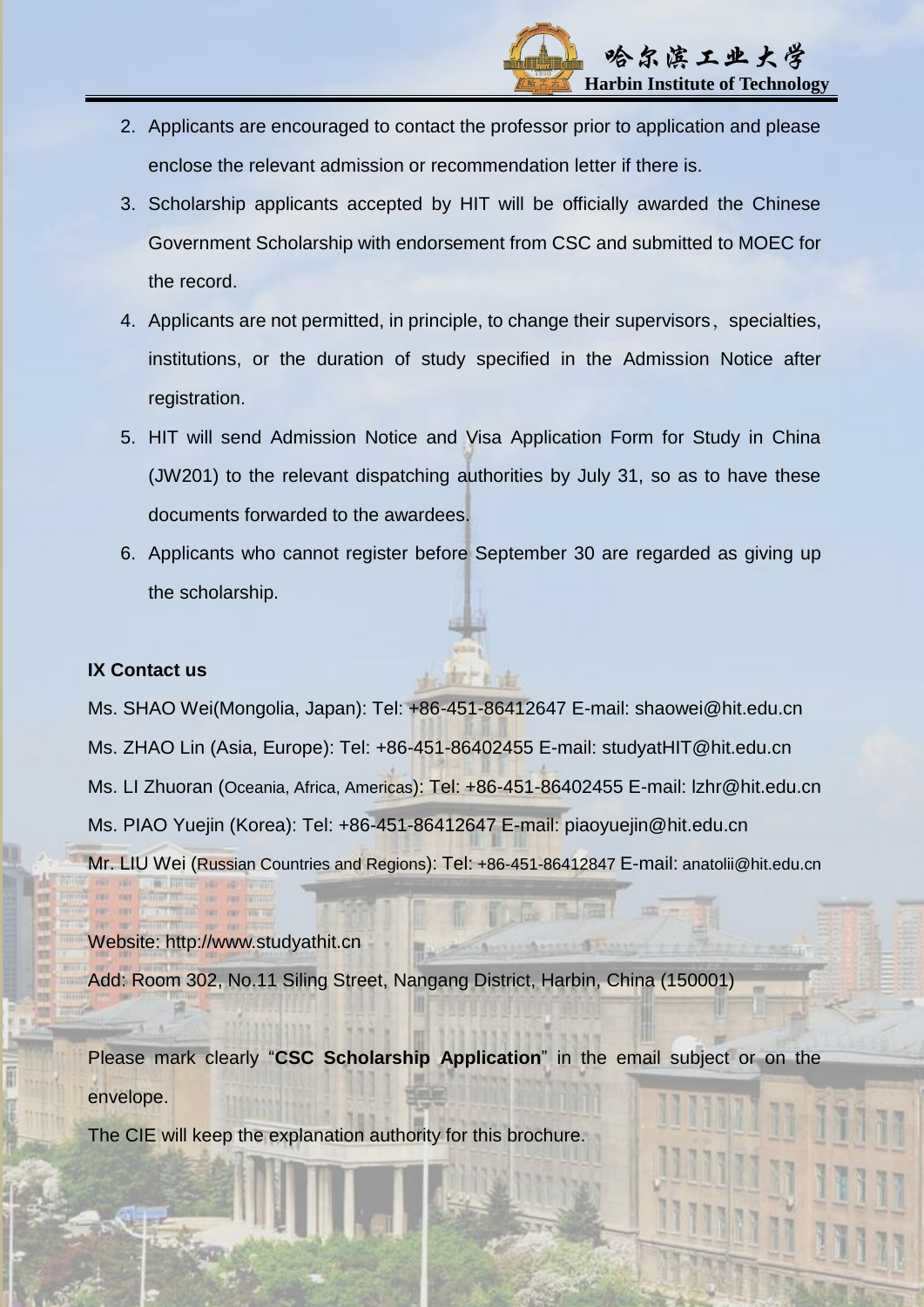

*The following attachment is the Programs offered by HIT.*

- ★ *HIT Doctoral Degree Programs*
- ★ *HIT Master's Degree Programs*
- ★ *Master's Degree Programs Taught in English*

Better University Better Future

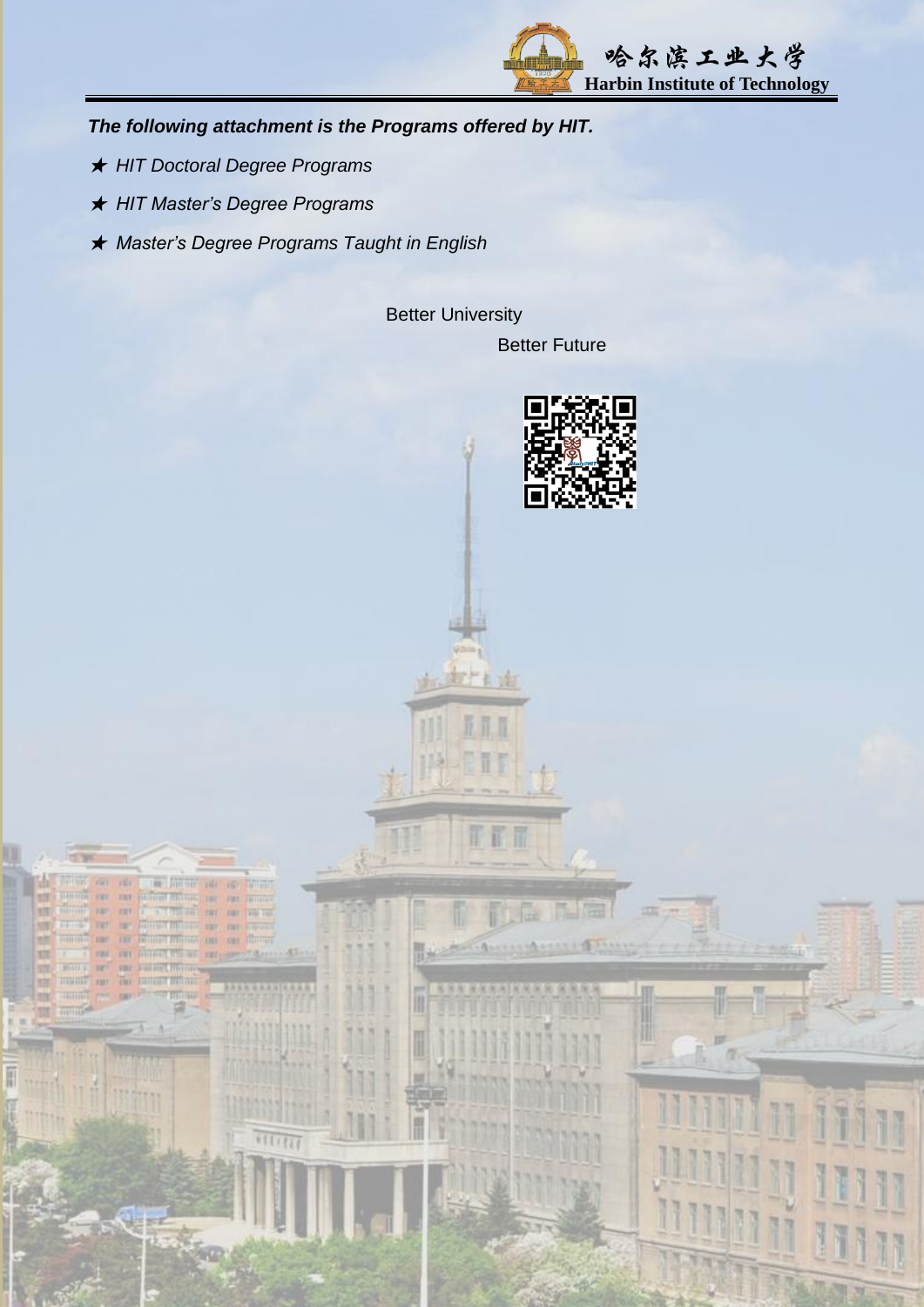**"我们的人,你们的人,你们的人,你们的人,你们的人,你们的人,你们的人,你们 Harbin Institute of Technology Harbin Institute of Technology** 

# **HIT Doctoral Degree Programs**

| <b>School</b><br><b>Major</b><br><b>Direction</b>                                                                                                                                                                                                                                                                                                                                                                                                                                                                                                                                                                                                                                             |  |
|-----------------------------------------------------------------------------------------------------------------------------------------------------------------------------------------------------------------------------------------------------------------------------------------------------------------------------------------------------------------------------------------------------------------------------------------------------------------------------------------------------------------------------------------------------------------------------------------------------------------------------------------------------------------------------------------------|--|
| 1. Nanometer Measurement and Ultra Precision Instrument<br>Technology<br>2. Laser Measurement and Detection Technology<br>3. Photoelectric Measurement Technology and Instruments<br>School of<br>0804<br>4. Radiation Temperature Measurement and Testing Technology<br><b>Electrical</b><br>Instrument<br>in Thermal and Physical Properties<br>Science and<br>Engineering and<br>5. Image and Information Processing Technology<br>Automation<br>Technology<br>6. Technology of Electronic Measurement and Instrument<br>7. Sensor Technology and Light Mechanical and Electrical System<br>8. Test Automation and Control Technology<br>9. Quality Measurement Technology and Instruments |  |
| 1. Comprehensive Utilization of Energy and Energy Saving<br>Technology<br>2. Multiphase Flow System Engineering<br>0807<br>3. Air Pollution Control Technology<br>School of<br>Power<br>4. Convection Pneumatic Coupling Heat Transfer and Radiation<br><b>Energy Science</b><br>Engineering and<br>5. Dynamic Mechanical Pneumatic Thermodynamics<br>and Engineering<br>Engineering<br>6. Optimization of Supernormal Parameter Steam Turbine<br>Thermo-physics<br>7. Thermal System Dynamics and Control Machinery<br>8. Flow Analysis of Fluid Power Components<br>9. Automation in Petro-Chemical Industry                                                                                |  |
| 1. High Reliable High Performance Computer Architecture<br>2. Mobile Computing and Embedded Computing<br>3. Computer Network and Information Security<br>4. Computing Theory<br>5. Huge Amounts of Data Calculation<br>School of<br>0812<br><b>6. Service Computing</b><br><b>Computer</b><br><b>Computer Science</b><br><b>Science and</b><br>7. Biological Computing and Bioinformatics<br>and Technology<br>8. Intelligent Human-Computer Interaction and Digital Media<br>Technology /<br>School of<br>Technology<br>9. Artificial Intelligence and Pattern Recognition<br><b>Software</b><br>10. Multiple Languages and Chinese Information Processing<br>11. Social Computing           |  |
| 0835<br>1. Software Service Engineering<br>2. Software Engineering and Software Architecture<br><b>Software</b>                                                                                                                                                                                                                                                                                                                                                                                                                                                                                                                                                                               |  |

招班招项

日用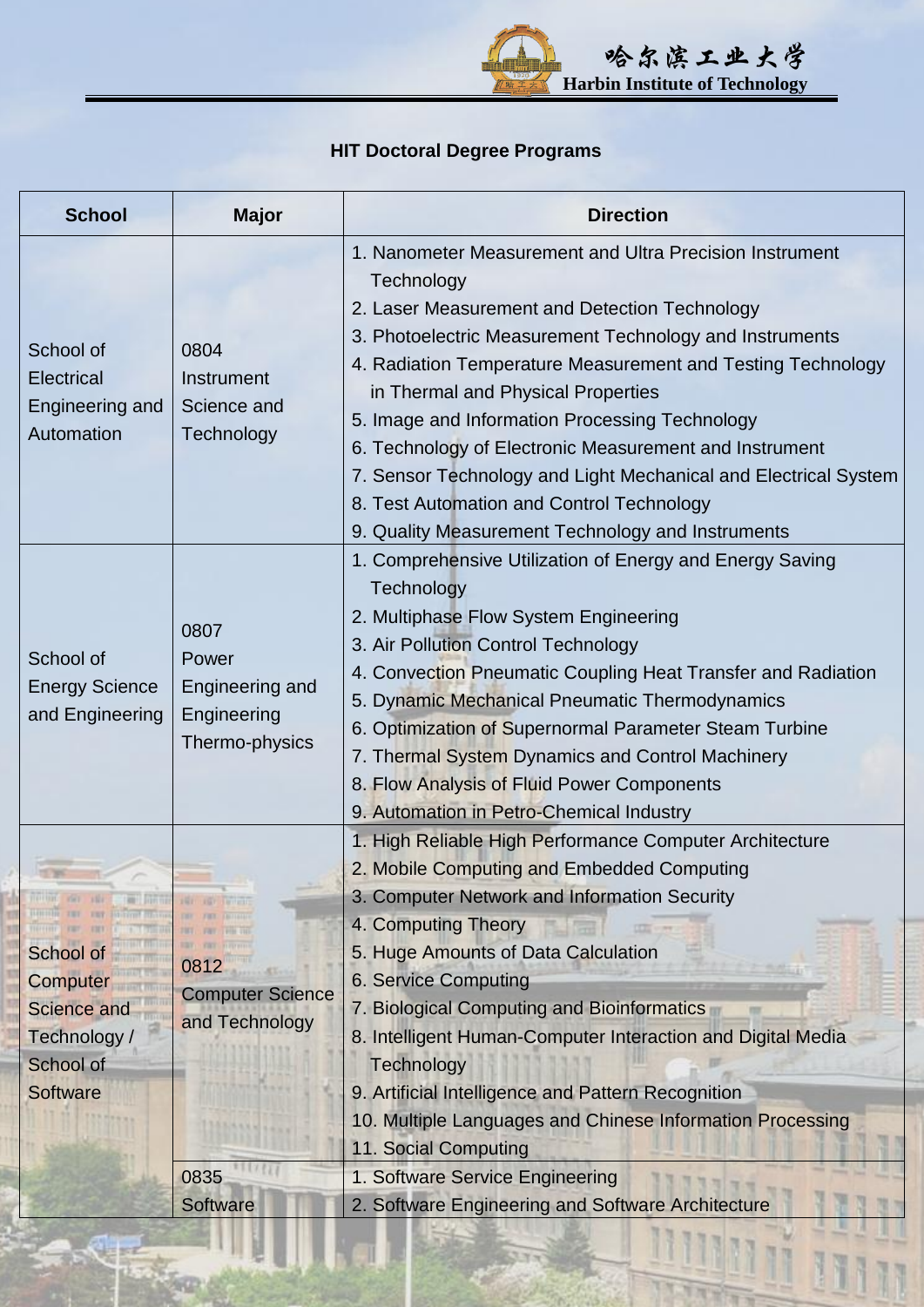**Harbin Institute of Technology Harbin Institute of Technology** 

1

Ī

|                                  | Engineering                                 | 3. Software Trustworthiness and Reliability                      |
|----------------------------------|---------------------------------------------|------------------------------------------------------------------|
|                                  |                                             | 4. Intelligent Software Theory and Machine Learning              |
|                                  |                                             | 5. Business Intelligence and Data Mining                         |
|                                  |                                             | 6. Field of Software Engineering                                 |
|                                  |                                             | 1. Navigation, Guidance and Control                              |
|                                  | 0811                                        | 2. Control Theory and Control Engineering                        |
| School of<br><b>Astronautics</b> | <b>Control Science</b>                      | 3. Detection Technology and Automatic Equipment                  |
|                                  | and Engineering                             | 4. Pattern Recognition and Intelligent System                    |
|                                  |                                             | 5. Systems Engineering                                           |
|                                  |                                             | 1. Broadband Communication Theory and Signal Processing          |
|                                  |                                             | 2. Wireless Mobile Communication and Network                     |
|                                  |                                             | 3. Deep Space Communication Theory and Satellite                 |
| School of                        | 0810                                        | <b>Communication Technology</b>                                  |
| <b>Electronics and</b>           | Information and                             | 4. Modern Signal Processing Theory and Technology                |
| Information                      | Communication                               | 5. Microwave Imaging and Target Recognition Technology           |
| Technology                       | Engineering                                 | 6. Advanced Image Processing Theory and Technology               |
|                                  |                                             | 7. Remote Sensing Information Processing Technology              |
|                                  |                                             | 8. Electronic Countermeasure Theory and Technology               |
|                                  |                                             | 9. Electromagnetic Theory and Rf Technology                      |
| School of                        |                                             | 1. Electrical Machinery and Appliance                            |
|                                  | 0808                                        | 2. Power System and Automation                                   |
| <b>Electrical</b>                | Electrical                                  | 3. High Voltage and Insulation Technology                        |
| Engineering and<br>Automation    | Engineering                                 | 4. Power Electronics and Power Drives                            |
|                                  |                                             | 5. Electrician Theory and New Technique                          |
|                                  |                                             | 1. Surface and Interface Chemistry                               |
|                                  |                                             | 2. Polymer Composite and Modification                            |
| School of                        | 0817                                        | 3. Electrochemical Power Source                                  |
| <b>Chemistry and</b>             |                                             | 4. Metal Electro-deposition and Chemical Deposition              |
| <b>Chemical</b>                  | Chemistry                                   | 5. Preparation and Performance of Functional Materials           |
| <b>Engineering</b>               | <b>Engineering And</b><br><b>Technology</b> | 6. Catalyst and Catalytic Reaction Engineering                   |
|                                  |                                             | 7. Biological Synthesis and Separation Engineering               |
|                                  |                                             | 8. Bimolecular Engineering                                       |
|                                  | <b><i>REEGERSTEERS</i></b>                  | 9. New Energy Chemical Industry                                  |
|                                  |                                             | 1. Precision and Ultra-Precision Processing Technology           |
| School of                        | 0802                                        | 2. Micro-Nano Manufacturing Techniques                           |
| <b>Mechanical and</b>            | Mechanical                                  | 3. Special Processing and Special Material Processing Technology |
| <b>Electrical</b>                | Engineering                                 | 4. Modern Design Theory and Method                               |
| <b>Engineering</b>               |                                             | 5. Digital Design and Manufacturing Technology                   |
|                                  |                                             | 6. Mechanical and Electrical System Control and Automation       |

特性结 Ħ

**"我们的人,你们的人,你们的人,你们的人,你们的人,你们的人,你们的人,你们**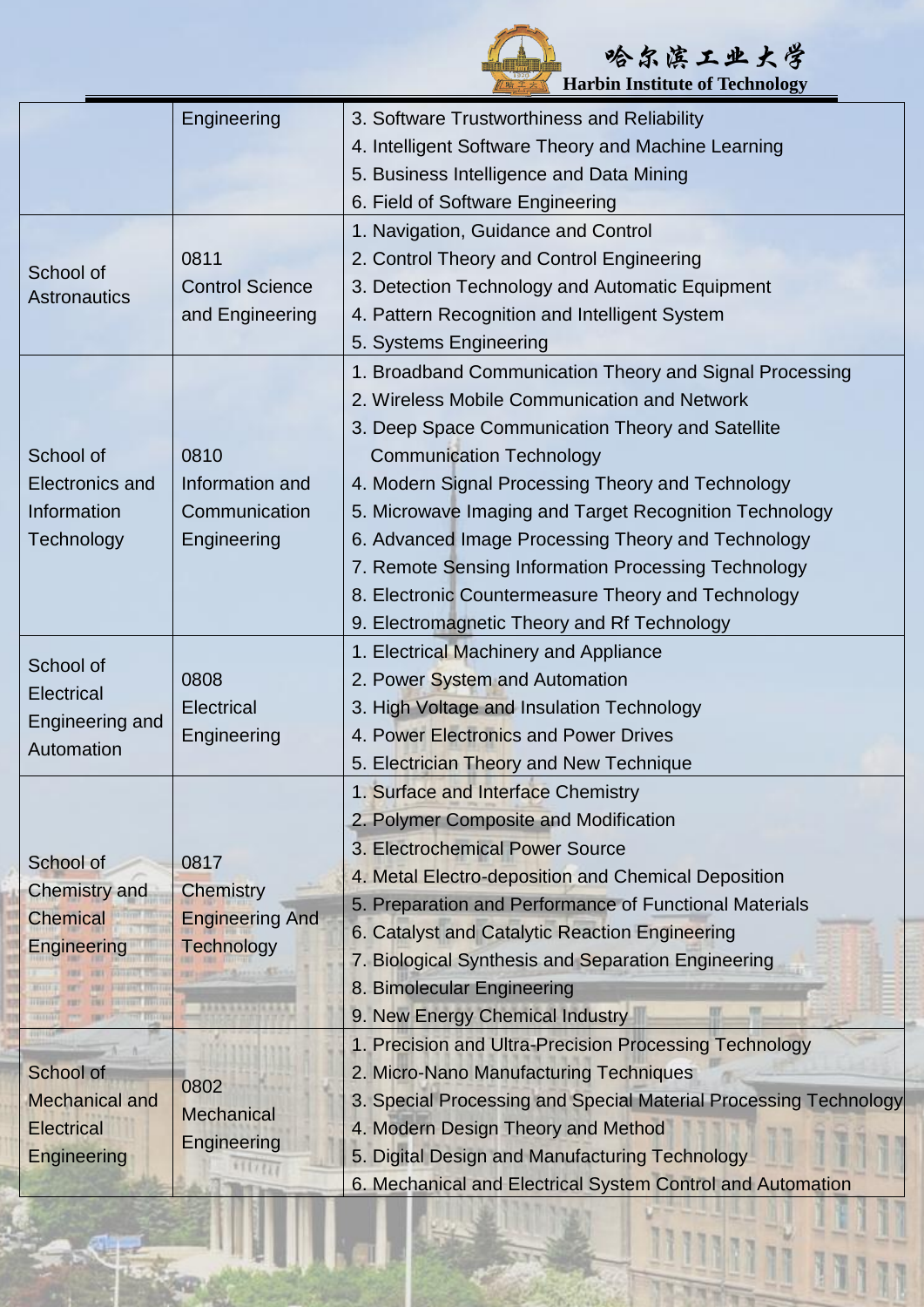|                                                                    |                                                                                                             | 哈尔滨工业大学                                                                                                                                                                                                                                                                                                                                                                                                                                                                                                    |
|--------------------------------------------------------------------|-------------------------------------------------------------------------------------------------------------|------------------------------------------------------------------------------------------------------------------------------------------------------------------------------------------------------------------------------------------------------------------------------------------------------------------------------------------------------------------------------------------------------------------------------------------------------------------------------------------------------------|
|                                                                    |                                                                                                             | <b>Harbin Institute of Technology</b><br>7. Modern Sensor and Testing Technology<br>8. Fluid Flow Control and Automation<br>9. Robot Technology and System<br>10. Special Transmission Intelligent Design and Control<br>11. Tribology Basic Theory and Application Technology<br>12. Engineering Structure Design and Analysis                                                                                                                                                                            |
|                                                                    |                                                                                                             | 13. Vibration and Noise Control<br>14. Biomechanical Engineering<br>15. Production System Automation Technology<br>16. Manufacturing System Engineering Management<br>17. Vehicle Dynamics and Control<br>18. Vehicles Advanced Manufacturing Technology<br>19. Modern Design Theory and Method Of Vehicle<br>20. Vehicle Electronics and Control                                                                                                                                                          |
|                                                                    | 082503<br><b>Aeronautical And</b><br>Astronautical<br><b>Science And</b><br>Technology                      | 1. Space Structure and Control<br>2. Aerospace High Precision Manufacturing Technology<br>3. Space Robot Technology<br>4. Space of Special Processing Technology<br>5. Aircraft Digital Manufacturing Technology<br>6. Aircraft Ground Simulation and Testing Technology                                                                                                                                                                                                                                   |
| School of<br><b>Materials</b><br><b>Science And</b><br>Engineering | 0805<br><b>Materials Science</b><br><b>And Engineering</b><br><b>ALL AND ALLINES</b>                        | 1. Intelligent Materials and Devices<br>2. Photoelectric Film Material with Quantum Devices<br>3. Special Optical Fiber and Device<br>4. Space Material and its Environmental Effects<br>5. Metal and Composite Materials<br>6. Inorganic Nonmetallic Materials<br>7. Polymer and Composite Materials<br>8. Thin Film Materials and Surface Engineering<br>9. Solidification Science and Engineering<br>10. Plastic Processing Science and Engineering<br>11. Materials Science and Engineering Connection |
| School of<br><b>Economy And</b><br><b>Management</b>               | 1201<br>Management<br><b>Science And</b><br><b>Engineering</b><br>1202<br><b>Business</b><br>Administration | 1. Management Information Systems and Decision Support System<br>2. Electronic Commerce and Business Intelligence<br>3. Project Management Theory and Method<br>4. Urban Management Theory and Method<br>5. Systems Engineering Theory and Method<br>1. Enterprise Strategic Management Theory and Method<br>2. Organization and Human Resource Theory and Method<br>3. Marketing Theory and Method                                                                                                        |

Ī

Yи

ă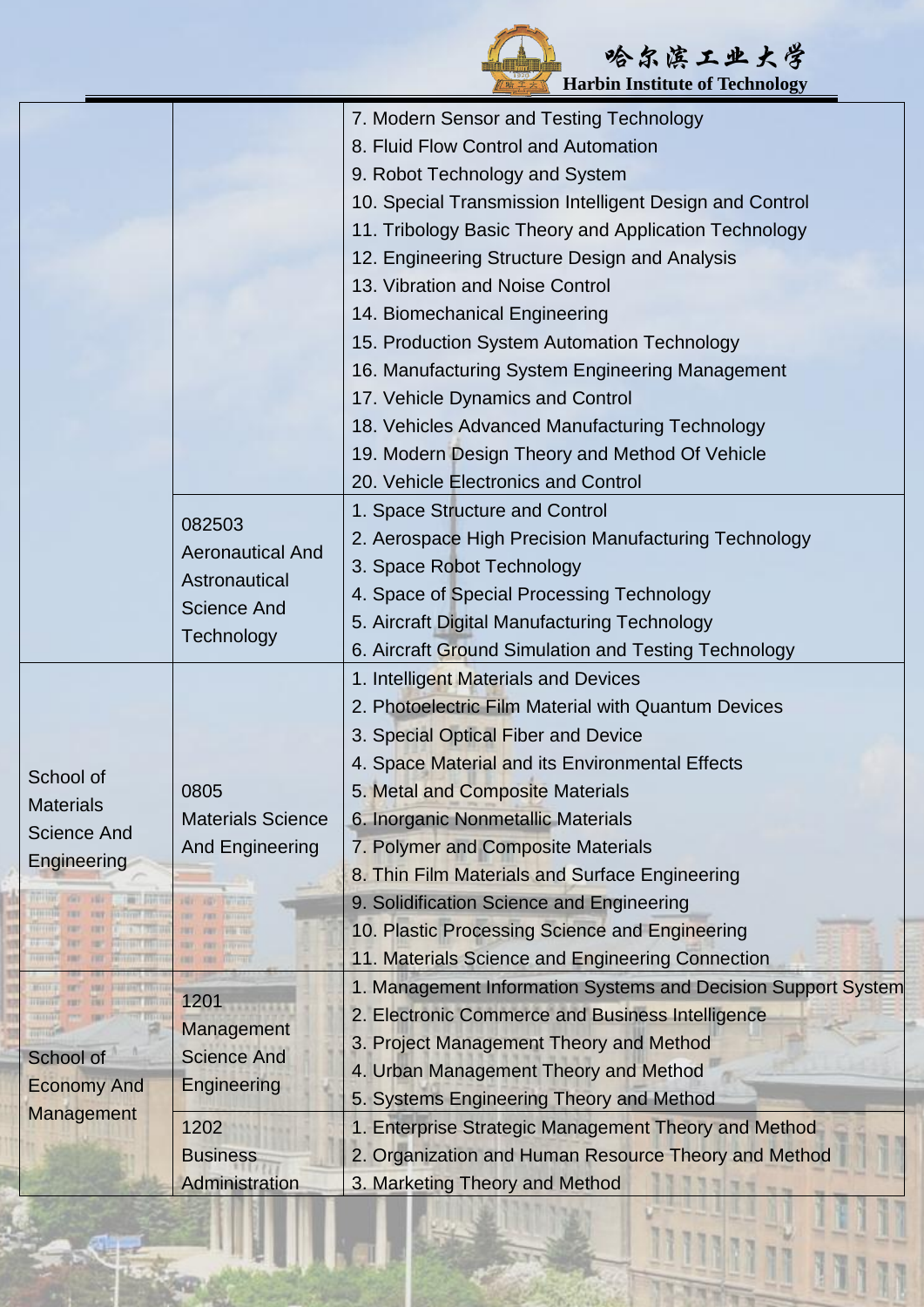|                     |                    | 哈尔滨工业大学                                                      |
|---------------------|--------------------|--------------------------------------------------------------|
|                     |                    | <b>Harbin Institute of Technology</b>                        |
|                     |                    | 4. Accounting Policies and Accounting Information Disclosure |
|                     |                    | 5. Innovation theory, method and policy                      |
|                     |                    | 6. Investment and Financing Theory and Financial Engineering |
|                     |                    | 7. Sustainable Development Theory, Method and Policy         |
|                     |                    | 8. Management Corporate Governance and Corporate Value       |
|                     | 120401             | 1. Public Policy Analysis and Simulation                     |
|                     | <b>Public</b>      | 2. City Management and Government Management Innovation      |
|                     | Administration     | 3. Influence of Public Policy Evaluation                     |
|                     |                    | 4. Infrastructure Economy and Management                     |
|                     |                    | 1. Theory and Practice                                       |
| <b>Faculties of</b> | 0303               | 2. Sociology Engineering Technology                          |
| Humanities and      |                    | 3. Social Development and The Underclass                     |
| S.S.& Law           | Sociology          | 4. Social Development and The Underclass                     |
|                     |                    | 5. Network Society                                           |
|                     |                    | 1. Nonlinear Optics and Laser Spectroscopy                   |
|                     |                    | 2. Military Information Photonics Technology and Devices     |
|                     |                    | 3. Nano Photonics and Surface from Excimer Optics, Etc.      |
|                     |                    | 4. Quantum Information and Quantum Dynamics                  |
|                     |                    | 5. Cross The Extreme Conditions Of Condensed Matter Physics  |
| School of           | 0702               | 6. Physics and High Energy Heavy-Ion Collisions Hadron       |
| <b>Science</b>      | <b>Physics</b>     | <b>Phenomenological Study</b>                                |
|                     |                    | 7. Physical Function of Modern Materials and Nano Device     |
|                     |                    | 8. Particulate Matter and Soft Matter Physics                |
|                     |                    | 9. Plasma Transport and Its Interaction with Light Field     |
|                     |                    | 10. On Ultra-Weak Bioluminescence (Uwl) and Optical Imaging  |
|                     |                    | <b>Technology</b>                                            |
|                     |                    | 1. Calculus                                                  |
|                     |                    | 2. Algebra                                                   |
|                     |                    | 3. Topology                                                  |
|                     |                    | 4. Differential Equation                                     |
|                     | <b>Mathematics</b> | 5. Numerical Analysis of Differential Equations              |
|                     |                    | <b>6. Scientific Calculation</b>                             |
| School of           |                    | 7. Probability and Statistics                                |
| <b>Science</b>      |                    | 8. Functional Differential Equation                          |
|                     |                    | 1. Stochastic Controls and Applications                      |
|                     |                    | 2. Markov Processes and Applications                         |
|                     | 0714               | 3. Quantum Statistics                                        |
|                     | <b>Statistics</b>  | 4. Stochastic Differential Equations and Its Applications    |
|                     |                    | 5. Financial Statistics and Measurement                      |

Y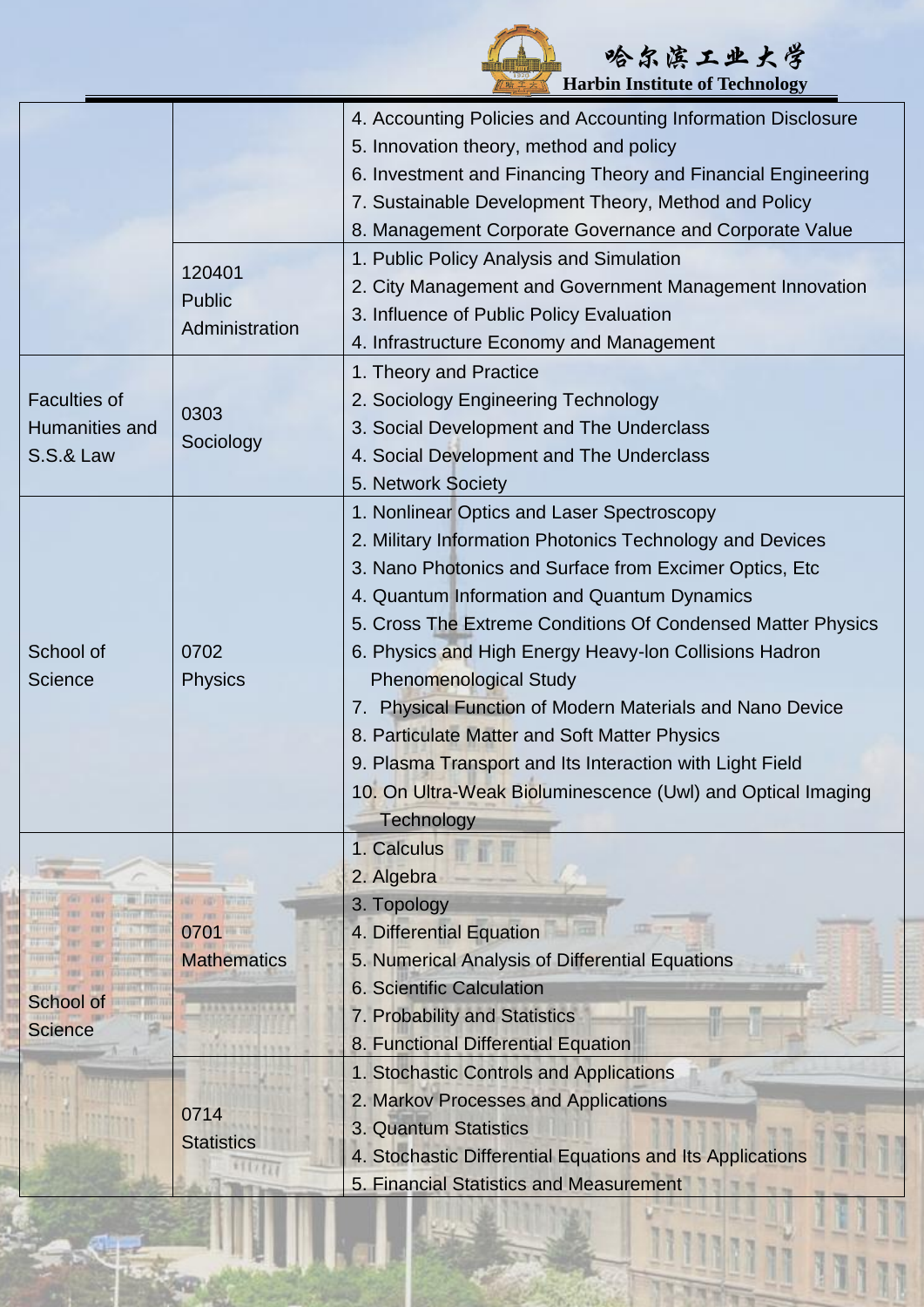|                           |                         | 哈尔滨工业大学<br><b>Harbin Institute of Technology</b>                 |
|---------------------------|-------------------------|------------------------------------------------------------------|
|                           |                         | 6. Spatial Statistics and Measurement                            |
|                           |                         | 7. Biostatistics                                                 |
|                           |                         | 8. Large Dimensional Random Matrices Theory and Method           |
|                           |                         | 1. Structural Dynamics and Vibration Control                     |
|                           |                         | 2. Dynamics of Composite Materials                               |
|                           |                         | 3. Concept of Micro Dynamics                                     |
|                           |                         | 4. Solid Dynamics                                                |
|                           | 0801                    | 5. Dynamic Inverse Problem and Fault Diagnosis                   |
|                           | <b>Mechanics</b>        | 6. Material Performance Characterization and Failure Analysis    |
|                           |                         | 7. Nonlinear Kinetics                                            |
|                           |                         | 8. Intelligent Material Systems and Structures                   |
|                           |                         | 9. Fluid Dynamics                                                |
|                           |                         | 10. Optimum Structural Design                                    |
|                           | 0825                    | 1. Aircraft System Optimization Design and Simulation            |
|                           | <b>Aeronautical And</b> | 2. Aircraft System Optimization Design and Simulation            |
|                           | Astronautical           | 3. Deep Space Probe Landing and Return                           |
|                           | <b>Science And</b>      | 4. Space Structure Dynamics and Control                          |
|                           | Technology              | 5. Effect of Space Environment and Protection                    |
|                           |                         | 1. Space Optical Access to Information Technology and Processing |
|                           |                         | 2. Optical Guidance and Simulation                               |
| School of<br>Astronautics |                         | 3. Modern Photoelectric Testing Technology                       |
|                           | 0803                    | 4. Target Detection and Recognition                              |
|                           |                         | 5. Optical Image Processing and Evaluation                       |
|                           | Optical                 | 6. Space Laser Communication                                     |
|                           | Engineering             | 7. Laser Radar and Laser Remote Sensing                          |
|                           |                         | 8. High Power Laser and Tunable Laser                            |
|                           |                         | 9. Nonlinear Optics Technology and Application                   |
|                           |                         | 10. Photoelectric Device and Technology                          |
|                           |                         | 1. Laser Spatial Information and Confrontation                   |
|                           |                         | 2. Tunable Laser Short Wavelength Laser                          |
|                           |                         | 3. Nonlinear Optics Quantum Optics Technology and Application    |
|                           | 0809                    | 4. Photoelectric Device and Technology                           |
|                           | <b>Electronics</b>      | 5. Laser Spectrum and The Mechanism of Laser Medium              |
|                           | <b>Science And</b>      | 6. Micro-Nano Devices and Systems                                |
|                           | <b>Technology</b>       | 7. Mixed Signal and Rf IC/A                                      |
|                           |                         | 8. Integrated Sensor Technology                                  |
|                           |                         | 9. System-On-A-Chip Soc and IP Design Technology                 |
|                           |                         | 10. Microwave Transmission Theory and Antenna System             |

这位

School of 081403/081420 1. Urban Drinking Water Security

N 70F  $\sqrt{N}$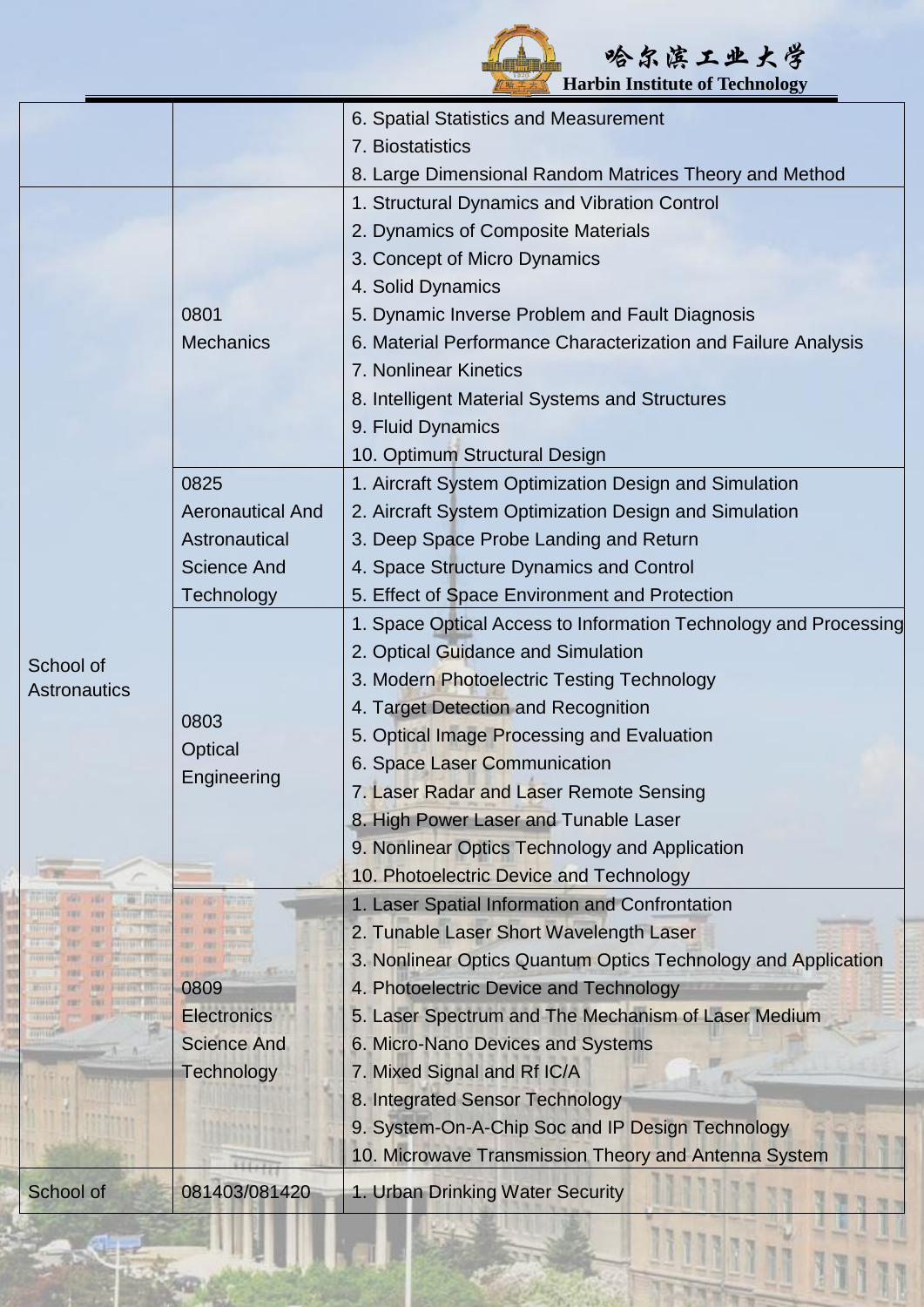|                       |                          | <b>Harbin Institute of Technology</b>                           |
|-----------------------|--------------------------|-----------------------------------------------------------------|
| <b>Municipal And</b>  | <b>Civil Engineering</b> | 2. Sludge Wastewater Treatment and Reuse Theory And             |
| Environmental         |                          | Technology                                                      |
| Engineering           |                          | 3. Urban Water System Digital and Network Optimization          |
|                       |                          | 4. Microbiology and Chemical Environment and Water Science      |
|                       |                          | 5. Optimal Allocation of Urban Water Resources Protection with  |
|                       |                          | Development and Utilization                                     |
|                       |                          | 6. Solid Waste Reduction Resource and Energy                    |
|                       |                          | 7. Circular Economy and Low-Carbon Technologies                 |
|                       | 081404                   | 1. Heating Calculation Theory and Application Technology        |
|                       | Heating, Gas             | 2. Ventilation and Air Conditioning Theory and Application      |
|                       | Supply,                  | 3. Building Energy Efficiency and Energy Utilization            |
|                       | Ventilating and Air      | 4. Gas Storage and Transportation and Urban Gas Application     |
|                       | Conditioning             | 5. HVAC Systems and Control Theory and Technology               |
|                       | Engineering              | 6. Built Environment                                            |
|                       |                          | 1. Sludge Wastewater Treatment and Reuse Theory and             |
|                       |                          | Technology                                                      |
|                       |                          | 2. Microbiology and Chemical Environment and Water Science      |
|                       |                          | 3. Regional Watershed Pollution Control. Environmental Planning |
|                       | 0830                     | and Ecological Security                                         |
|                       | Environmental            | 4. Environmental Science and Functional Materials with Water    |
|                       | <b>Science And</b>       | 5. Gaseous Pollutants Reduction and Prevention and Control      |
|                       | Engineering              | <b>Technology</b>                                               |
|                       |                          | 6. Solid Waste Reduction, Resource and Energy                   |
|                       |                          | 7. New Energy and Energy Conservation and Emissions Reduction   |
|                       |                          | <b>Technology</b>                                               |
|                       |                          | 8. Circular Economy and Low-Carbon Technologies                 |
|                       |                          | 1. Biomedical Information Technology                            |
|                       |                          | 2. Nano Biotechnology and Biological Sensors                    |
| <b>School of Life</b> | 0831                     | 3. Biomedical Detection Technology                              |
| <b>Science And</b>    | <b>Biomedical</b>        | 4. Biological Electromechanical Integration Technology          |
| <b>Technology</b>     | Engineering              | 5. Biomedical Image Processing                                  |
|                       |                          | 6. Tissue Engineering and Technology                            |
|                       |                          | 1. Road Construction Materials                                  |
|                       | 0823                     | 2. Composite Sub-grade Stability Technology                     |
| School of             | Communication            | 3. Pavement Dynamics and Design Method                          |
| Transportation        | And                      | 4. Road Nondestructive Testing Technology                       |
| <b>Science And</b>    | Transportation           | 5. Road Transportation Safety                                   |
| <b>Technology</b>     | Engineering              | 6. Transportation Planning                                      |
|                       |                          | 7. Traffic Economy                                              |

哈尔滨工业大学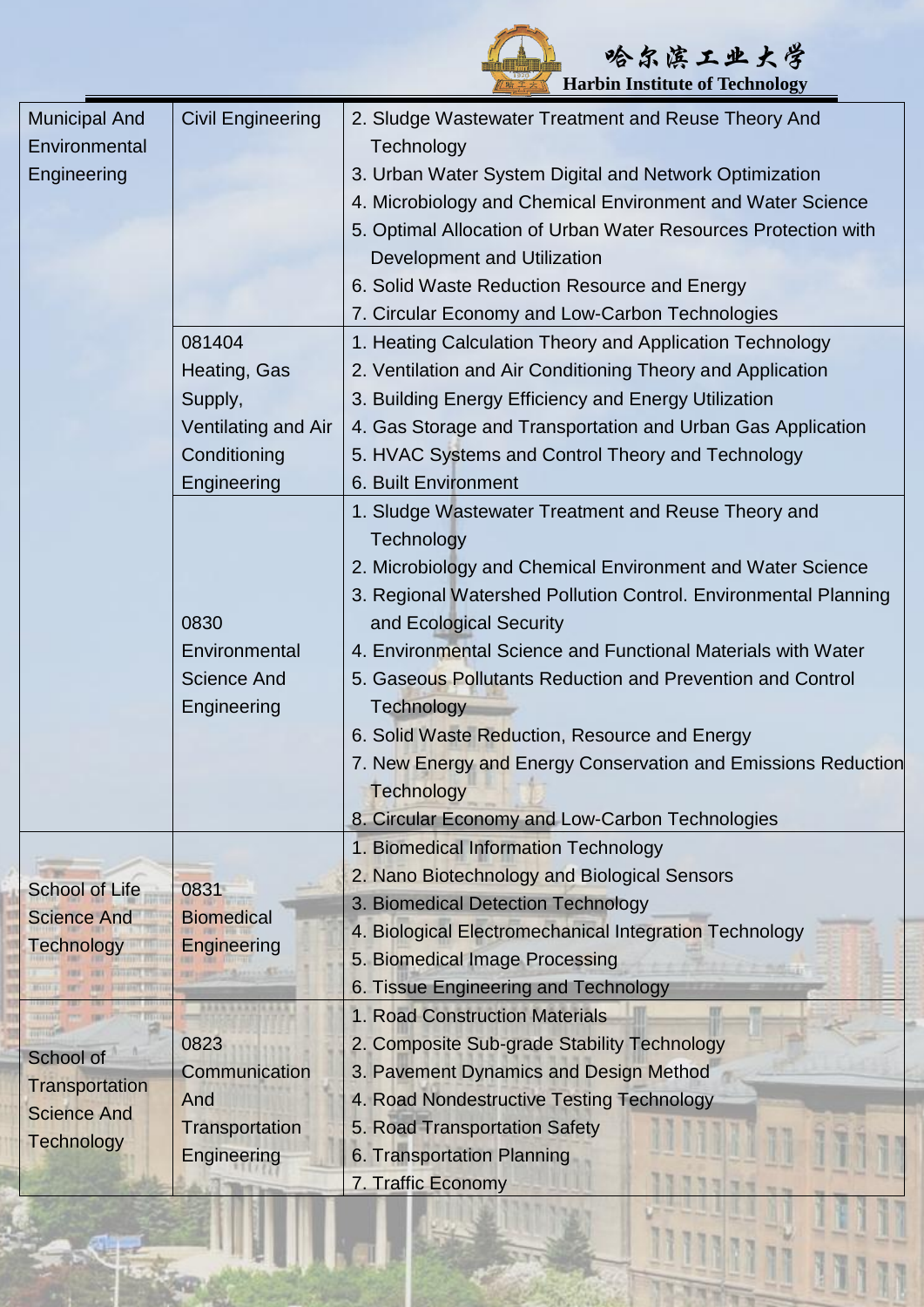| 哈尔滨工业大学                                                          |
|------------------------------------------------------------------|
| <b>THE EXTERNAL MARKET HARDEN</b> Harbin Institute of Technology |

1

|                        |                          | 8. Intelligent Transportation System                              |
|------------------------|--------------------------|-------------------------------------------------------------------|
|                        |                          | 9. Traffic Management and Control                                 |
|                        |                          | 1. Bridge Structure and Durability                                |
|                        |                          | 2. Bridge Monitoring. Monitoring and Safety Evaluation            |
|                        | 081406                   | 3. Bridge Seismic and Axle Vibration                              |
|                        | <b>Civil Engineering</b> | 4. Both The Bridge Reinforcement                                  |
|                        |                          | 5. Advanced Composite Applications                                |
|                        |                          | 1. Geotechnical Engineering and Underground Structure             |
|                        |                          | 2. Rock Geological Engineering to Environment                     |
|                        |                          | 3. Large-Span Space and High-Rise Structures                      |
|                        |                          | 4. Steel Structure& Wood Structure and Composite Structure        |
|                        |                          | 5. Reinforced Concrete Structure & Masonry Structure with         |
|                        |                          | <b>Pre-stressed Structure</b>                                     |
|                        | 0814                     | 6. Bridge Structure and Offshore Platform                         |
|                        | <b>Civil Engineering</b> | 7. Civil Engineering Construction and Structure Make A Diagnosis  |
|                        |                          | and Give Treatment & Modification Technology                      |
| <b>School of Civil</b> |                          | 8. Earthquake Engineering and Wind Engineering                    |
| Engineering            |                          | 9. Major Projects Safety Protection and Urban Disaster Prevention |
|                        |                          | and Mitigation                                                    |
|                        |                          | 10. High Performance Concrete & Intelligent Materials and         |
|                        |                          | <b>Structures</b>                                                 |
|                        |                          | 1. Structural Vibration & Impact and Control                      |
|                        |                          | 2. Reliability Of Structural Damage & Health Monitoring           |
|                        | 080104                   | 3. Computational Structural Dynamics and Computational Fluid      |
|                        | Mechanics                | <b>Dynamics</b>                                                   |
|                        |                          | 4. Civil Engineering Intelligent Materials and Structures System  |
|                        |                          | 5. Civil Engineering Structure and Theory of System Design        |
|                        |                          | 1. Architectural Design and Theory                                |
|                        | 0813                     | 2. Public Architecture Design and its Theory                      |
|                        |                          | 3. Green Building and Energy Saving Technology                    |
|                        | <b>Architecture</b>      | 4. City and Building Physical Environment                         |
|                        |                          | 5. Chinese and Foreign Architectural History and Heritage         |
| School of              |                          | Protection                                                        |
| <b>Architecture</b>    |                          | 6. Urban Design and Interior Design                               |
|                        |                          | 1. Urban and Rural Planning Theory and Methods                    |
|                        | 0833                     | 2. Urban Historical & Cultural Protection and Planning Design     |
|                        | <b>Urban And Rural</b>   | 3. Cold to Urban and Rural Living Environment Planning            |
|                        | Planning                 | 4. Urban Form and Landscape Planning                              |
|                        |                          | 5. Urban and Rural Security and Regional Planning                 |

百里昭明明明朝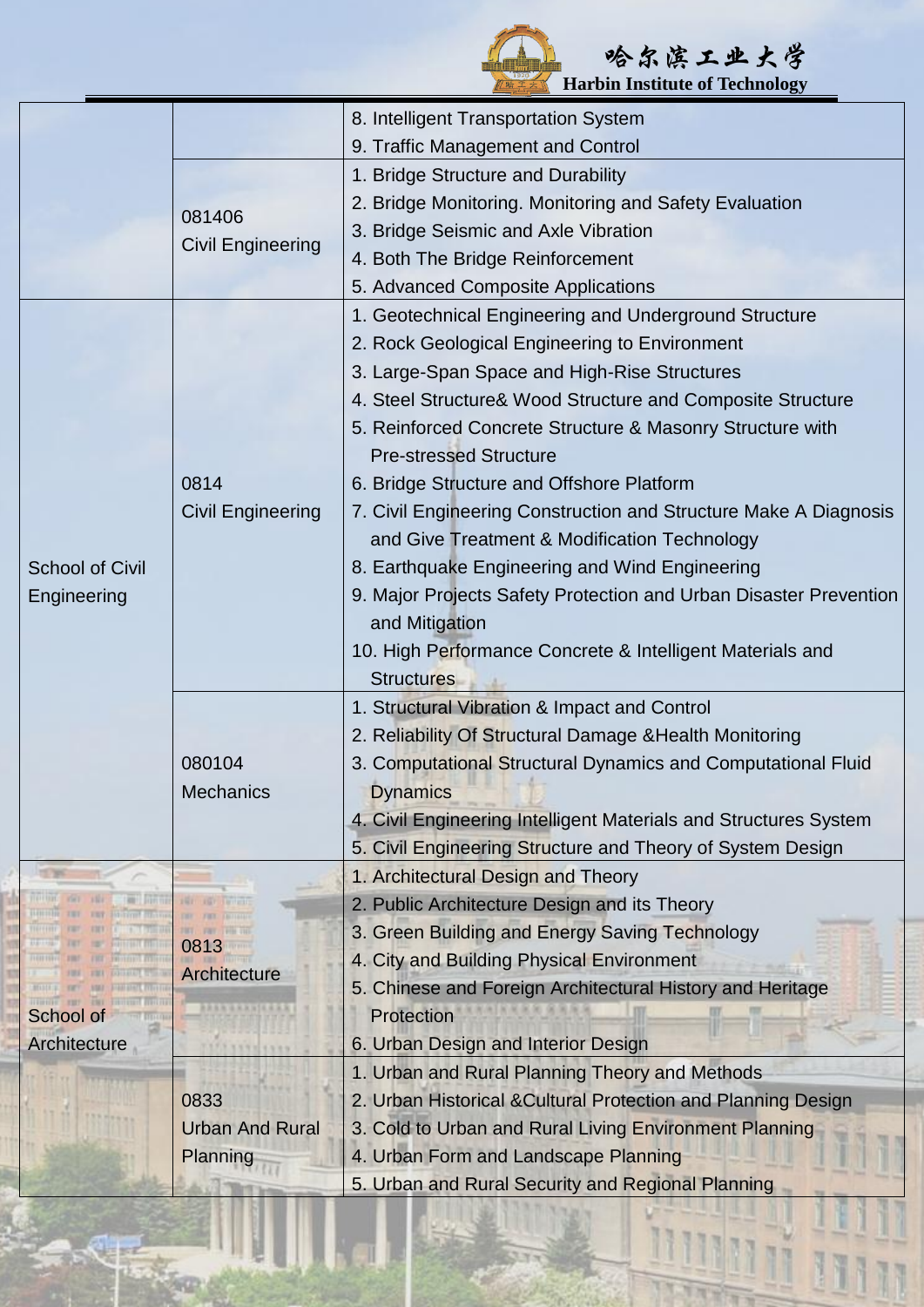| <b>Harbin Institute of Technology</b> |                                                                                                                                                                                                                                                                                |  |
|---------------------------------------|--------------------------------------------------------------------------------------------------------------------------------------------------------------------------------------------------------------------------------------------------------------------------------|--|
| 0834<br>Landscape<br>Architecture     | 1. History and Theory of Western Landscape<br>2. Landscape Heritage Protection and Utilization<br>3. Landscape Planning and Design and Theory<br>4. Landscape Architecture Engineering and Technology<br>5. Ecology Landscape<br>6. Tourist Recreation and Planning and Design |  |

五百日

ETH

心區

尾偏

CCT<sub>3</sub>

川

I

w

Nπ

**The Second Second** 

 $\overline{\mathbb{T}}$ 

目

F

**WE FOR THE 141** 

m **FIELD** 

ш

m 3381

in to

Tellet

**BETTER** 

**Pill** the

militan

**State** 

HUNI

id.

哈尔滨工业大学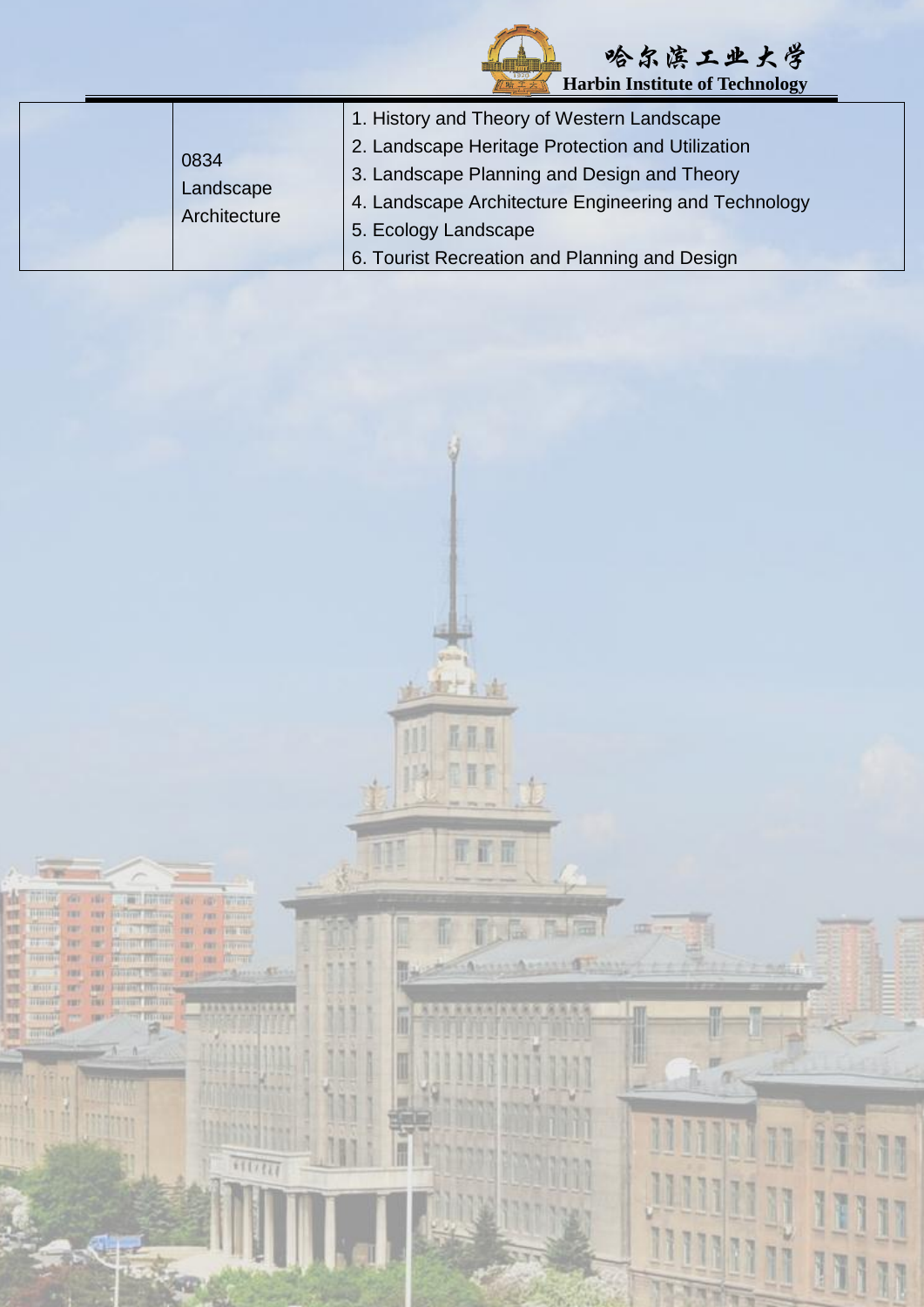

### **HIT Master's Degree Programs**

| <b>School</b>                                                     | <b>Major</b>                                          |
|-------------------------------------------------------------------|-------------------------------------------------------|
|                                                                   | 0811 Control Science and Engineering                  |
|                                                                   | 0801 Mechanics                                        |
| <b>School of Astronautics</b>                                     | 0803 Optical Engineering                              |
|                                                                   | 0809 Electronics Science And Technology               |
| School of Energy Science and<br>Engineering                       | 0807 Power Engineering and Engineering Thermo-Physics |
|                                                                   | 0812 Computer Science and Technology                  |
| School of Computer Science and<br>Technology / School of Software | 0835 Software Engineering                             |
|                                                                   | 0839 Cyberspace Security                              |
| School of Electrical Engineering and                              | 0804 Instrument Science and Technology                |
| Automation                                                        | 0808 Electrical Engineering                           |
|                                                                   | 0701 Mathematics                                      |
| <b>School of Science</b>                                          | 0702 Physics                                          |
|                                                                   | 0802 Mechanical Engineering                           |
| <b>School of Mechanical and Electrical</b><br>Engineering         | 0872 Design (Industrial Design)                       |
|                                                                   | 1305 Design (Digital Media Art)                       |
| <b>School of Materials Science and</b><br>Engineering             | 0805 Materials Science And Engineering                |
|                                                                   | 1201 Management Science and Engineering               |
|                                                                   | <b>1202 Business Administration</b>                   |
| <b>School of Economy and Management</b>                           | <b>1204 Public Administration</b>                     |
|                                                                   | 0202 Applied Economics                                |
| Faculties of Humanities and S.S.&                                 | 010108 Philosophy of Science and Technology           |
| Law                                                               | 0201 Theoretical Economics                            |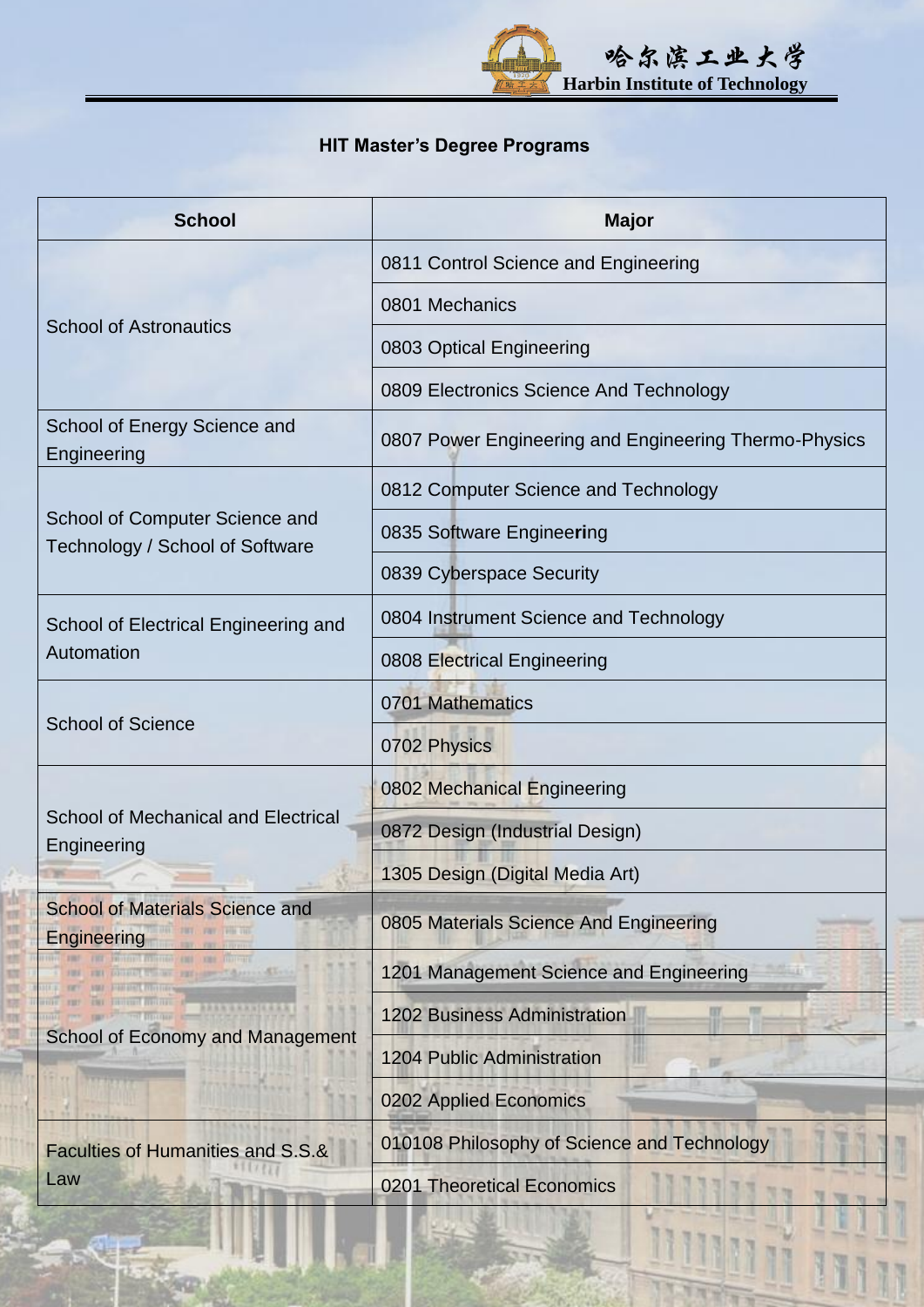|                                                                   | 哈尔滨工业大学<br><b>Harbin Institute of Technology</b>    |
|-------------------------------------------------------------------|-----------------------------------------------------|
|                                                                   | 0202 Applied Economics                              |
|                                                                   | 0303 Sociology                                      |
|                                                                   | 0301 Science of Law                                 |
| <b>School of Civil Engineering</b>                                | 0814 Civil Engineering                              |
|                                                                   | 0801 Mechanics                                      |
|                                                                   | 071005 Microbiology                                 |
| School of Municipal and                                           | 0830 Environmental Science and Engineering          |
| <b>Environmental Engineering</b>                                  | 0814 Civil Engineering                              |
|                                                                   | 080103 Hydraulics and River Mechanics               |
|                                                                   | 0813 Architecture                                   |
|                                                                   | 0833 Urban And Rural Planning                       |
| <b>School of Architecture</b>                                     | 0834 Landscape Architecture                         |
|                                                                   | 0872 Design (Digital Media)                         |
| School of Transportation Science and                              | 0823 Communication And Transportation Engineering   |
| Technology                                                        | 0814 Civil Engineering                              |
|                                                                   | 0817 Chemistry Engineering and Technology           |
| School of Chemistry and Chemical<br>Engineering                   | 0832 Food Science and Technology                    |
|                                                                   | 0703 Chemistry                                      |
|                                                                   | 010101 Marxist philosophy                           |
| <b>School of Marxist</b>                                          | 0305 Marxist theory                                 |
| <b>School of Electronics and Information</b><br><b>Technology</b> | 0810 Information and Communication Engineering      |
|                                                                   | 0710 Biology                                        |
| School of Life Science and<br><b>Technology</b>                   | 0831 Biomedical Engineering (Master of Engineering) |
|                                                                   | 0777 Biomedical Engineering (Master of Science)     |

球群

m w

 $\overline{H(II)}$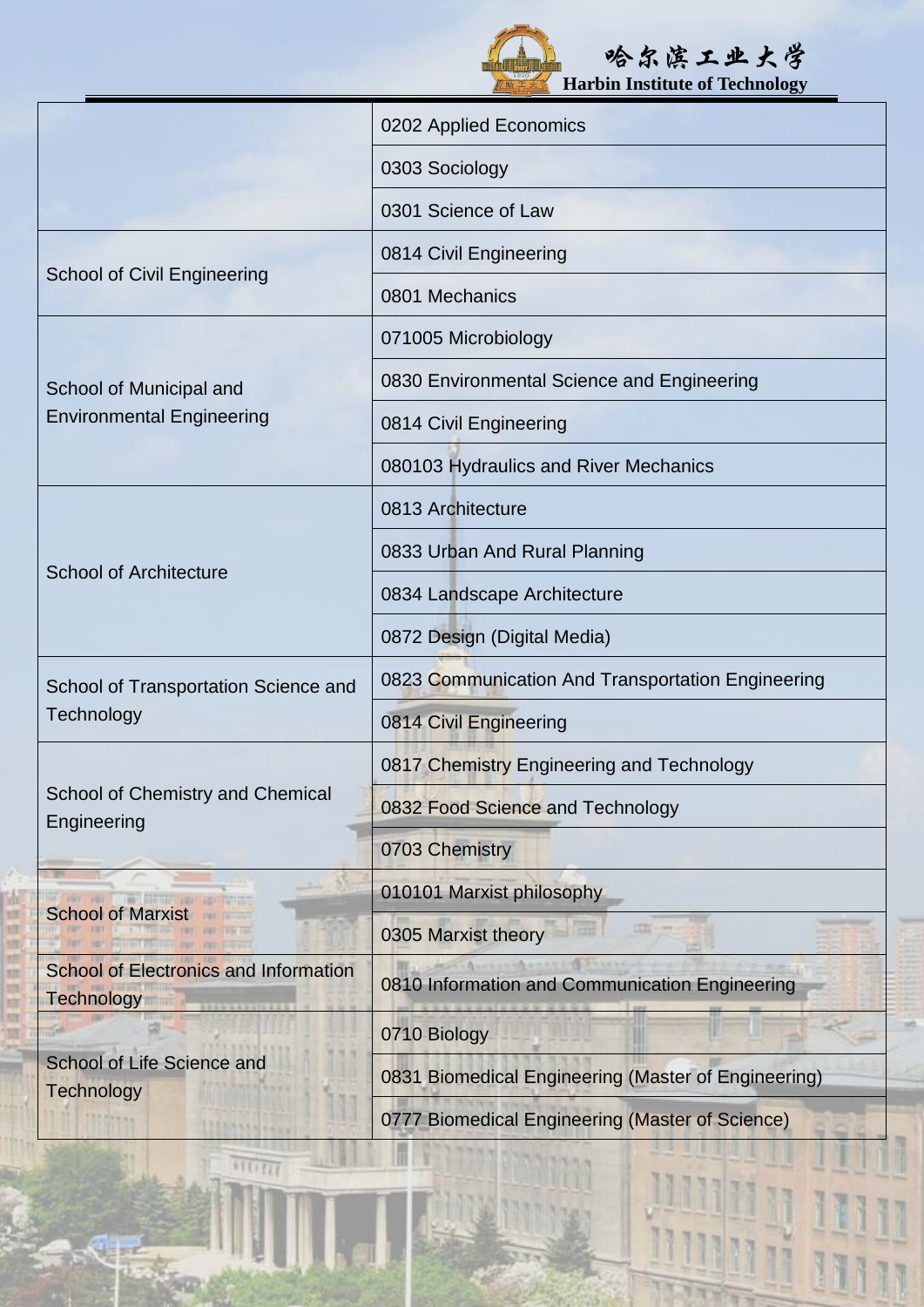

## **HIT Master's Degree Programs Taught in English**

| <b>Category</b> | <b>School</b>                          | <b>Major</b>                                     | <b>Direction</b>                                                                                                                                                                                                                                                                                                                                                                                                                                                                                                                    |
|-----------------|----------------------------------------|--------------------------------------------------|-------------------------------------------------------------------------------------------------------------------------------------------------------------------------------------------------------------------------------------------------------------------------------------------------------------------------------------------------------------------------------------------------------------------------------------------------------------------------------------------------------------------------------------|
|                 |                                        | 0202<br><b>Applied Economics</b>                 | International Industry and Technology<br>1.<br><b>Transfer</b><br><b>International Trade Theory</b><br>2.<br>3.<br><b>Industry Economic Theory and Method</b><br>The Financial Policy and Regulation<br>4.<br><b>Financial Economics</b><br>5.<br><b>Financial Engineering</b><br>6.                                                                                                                                                                                                                                                |
| Management      | School of<br>Economy and<br>Management | 1201<br>Management<br>Science and<br>Engineering | 1.<br>Management Information System,<br><b>Decision Support System</b><br>E-commerce E-government Business<br>2.<br>Intelligence<br>Systems Engineering Theory and<br>3.<br>Application<br>Number Theory and the Statistical Analysis<br>4.<br>and Decision Optimization Model<br>Knowledge Management and Knowledge<br>5.<br>Engineering<br><b>Project Management</b><br>6.<br><b>Construction Management Theory and</b><br>7.<br>Method<br>Real Estate Investment and Management<br>8.<br><b>Housing and Housing System</b><br>9. |
|                 |                                        |                                                  | <b>Technology Innovation and Technology</b><br>1.<br>Management<br>Industry and Regional Development<br>2.<br><b>Theory</b><br>3.<br><b>Risk Analysis and Management</b><br>Management Theory of Modern<br>4.                                                                                                                                                                                                                                                                                                                       |
|                 | <b>RANGERNICE</b>                      | 1202<br><b>Business</b><br>Administration        | <b>Manufacturing System</b><br><b>Strategic Management and Modern</b><br>5.<br><b>Organization Theory</b><br><b>Marketing Theory</b><br>6.<br><b>Accounting Theory and Practice</b><br>7.<br><b>Cost and Management Accounting Theory</b><br>8.                                                                                                                                                                                                                                                                                     |
|                 |                                        | 1204<br><b>Public</b><br>Management              | and Method<br><b>Financial Management Theory and Method</b><br>9.<br>1.<br>Administrative Management Theory and<br><b>Research Methods</b><br><b>Public Sector Reform and Practice</b><br>2.                                                                                                                                                                                                                                                                                                                                        |

ü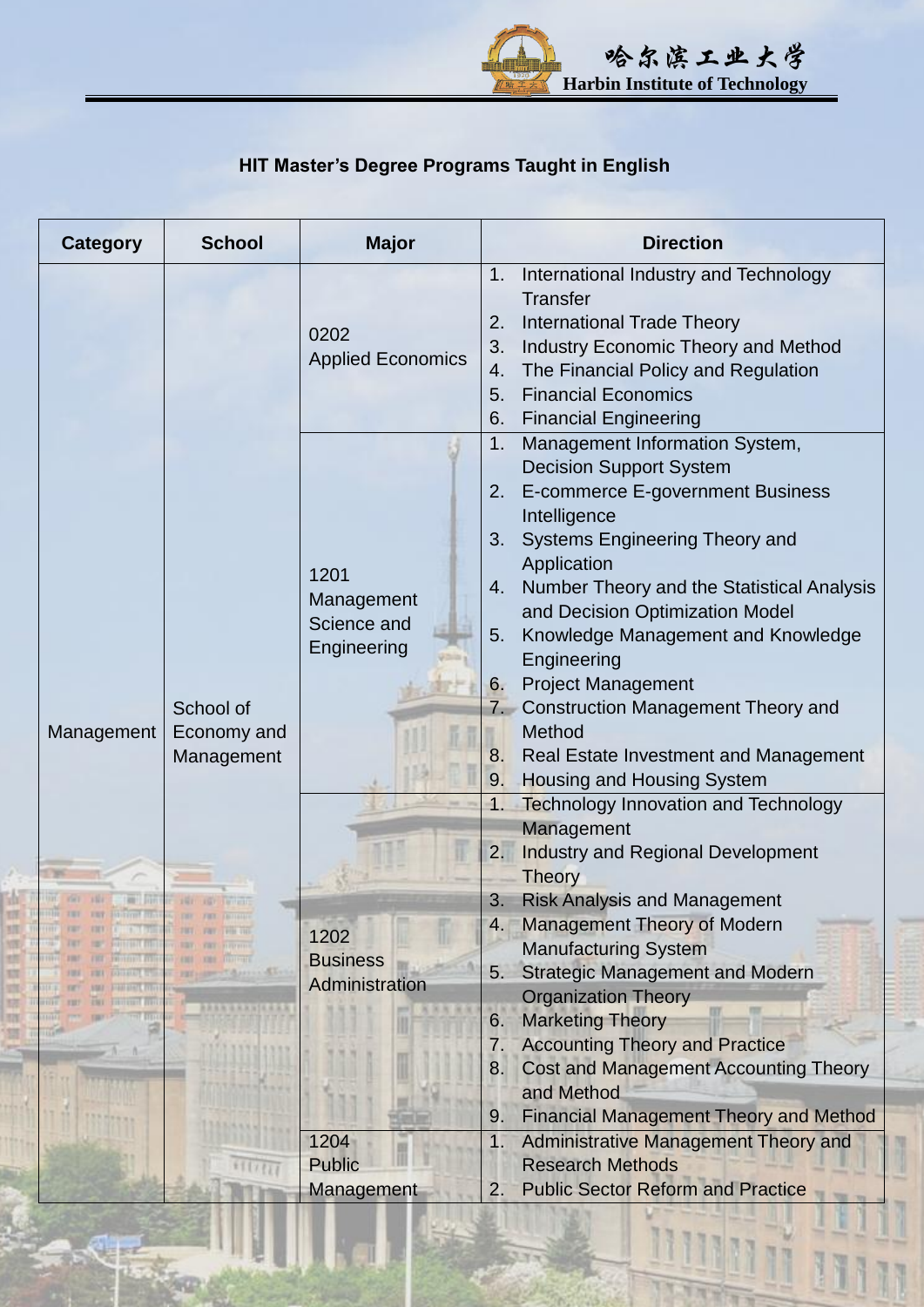

**"我们的人,你们的人,你们的人,你们的人,你们的人,你们的人,你们的人,你们** 

 **Harbin Institute of Technology Harbin Institute of Technology** 

|                    |                                                               |                            | Policy Analysis and Evaluation of Projects<br>3.      |  |  |
|--------------------|---------------------------------------------------------------|----------------------------|-------------------------------------------------------|--|--|
|                    |                                                               |                            | <b>Local Governance and Development</b><br>4.         |  |  |
|                    |                                                               |                            | <b>Strategy</b>                                       |  |  |
|                    | School of<br><b>Materials</b>                                 | 0805                       | <b>Metal and Ceramics Materials</b><br>1.             |  |  |
|                    |                                                               |                            | 2.<br><b>Surface Engineering</b>                      |  |  |
|                    |                                                               |                            | Behavior of Materials under Space<br>3.               |  |  |
|                    |                                                               |                            | <b>Environment and Test Technologies</b>              |  |  |
|                    |                                                               |                            | <b>Polymer Matrix Composite Materials</b><br>4.       |  |  |
| <b>Material</b>    |                                                               |                            | Micromechanics of Composite Materials<br>5.           |  |  |
| <b>Science</b>     | Science and                                                   | <b>Materials Science</b>   | <b>Information Function Material and Device</b><br>6. |  |  |
|                    | Engineering                                                   | and Engineering            | <b>Biomedical Materials and Device</b><br>7.          |  |  |
|                    |                                                               |                            | Science and Solidification of Liquid<br>8.            |  |  |
|                    |                                                               |                            | <b>Forming Technology</b>                             |  |  |
|                    |                                                               |                            | Plastic Forming Theory and Technology<br>9.           |  |  |
|                    |                                                               |                            | 10. Science and Technology of Materials               |  |  |
|                    |                                                               |                            | Joining                                               |  |  |
|                    | School of                                                     | 0802                       | <b>Mechanical Design and Theory</b><br>1.             |  |  |
|                    | Mechanical                                                    | Mechanical                 | <b>Mechanical Manufacture Automation</b><br>2.        |  |  |
|                    | and Electrical                                                | Engineering                | <b>Mechatronic Engineering</b><br>3.                  |  |  |
| Mechanical         | Engineering                                                   |                            | <b>Production Process Management</b><br>4.            |  |  |
| Engineering        | School of                                                     | 0807                       | <b>Combustion and Pollution Control</b><br>1.         |  |  |
|                    | Energy                                                        | <b>Power Engineering</b>   | <b>Dynamic Fluid and Chemical Machinery</b><br>2.     |  |  |
|                    | Science and                                                   | and Engineering            | Heat, Mass Transfer and Multiphase flow<br>3.         |  |  |
|                    | Engineering                                                   | Thermo-Physics             | The Utilization of Energy<br>4.                       |  |  |
| Civil              | School of Civil                                               | 0814                       | Program of Structural Engineering<br>$\overline{1}$ . |  |  |
| Engineering        | Engineering                                                   | <b>Civil Engineering</b>   | <b>Program of Civil Engineering Materials</b><br>2.   |  |  |
|                    | School of                                                     |                            |                                                       |  |  |
|                    | Computer                                                      | 0812                       | <b>Computer Science and Technology</b>                |  |  |
|                    | Science and                                                   | <b>Computer Science</b>    |                                                       |  |  |
|                    | Technology /                                                  | and Technology             |                                                       |  |  |
|                    | School of                                                     |                            |                                                       |  |  |
|                    | Software                                                      |                            |                                                       |  |  |
|                    | <b>Light and C</b><br><b>School of</b><br><b>Astronautics</b> | 0811                       |                                                       |  |  |
|                    |                                                               | <b>Control Science</b>     | <b>Control Science and Engineering</b>                |  |  |
| <b>Electronics</b> |                                                               | and Technology             |                                                       |  |  |
|                    |                                                               | 0809                       | <b>Physical Electronics</b><br>1.                     |  |  |
|                    |                                                               | <b>Electronics Science</b> | <b>Microelectronics and Solid-State</b><br>2.         |  |  |
|                    | <b><i>RAKAGAANJEERA</i></b>                                   | and Technology             | <b>Electronics</b>                                    |  |  |
|                    | School of                                                     | 0810<br>Information and    |                                                       |  |  |
|                    | <b>Electronics</b>                                            |                            | Information and Communication Engineering             |  |  |
|                    | and                                                           | Communication              |                                                       |  |  |
|                    | <b>Information</b>                                            | <b>Engineering</b>         |                                                       |  |  |
|                    | Technology                                                    |                            |                                                       |  |  |
| <b>Chemical</b>    | School of                                                     | 0703                       | Surface and Interface Chemistry of<br>1.              |  |  |
|                    | <b>Chemistry</b>                                              | Chemistry                  | <b>Materials</b><br>777778                            |  |  |
|                    |                                                               |                            |                                                       |  |  |